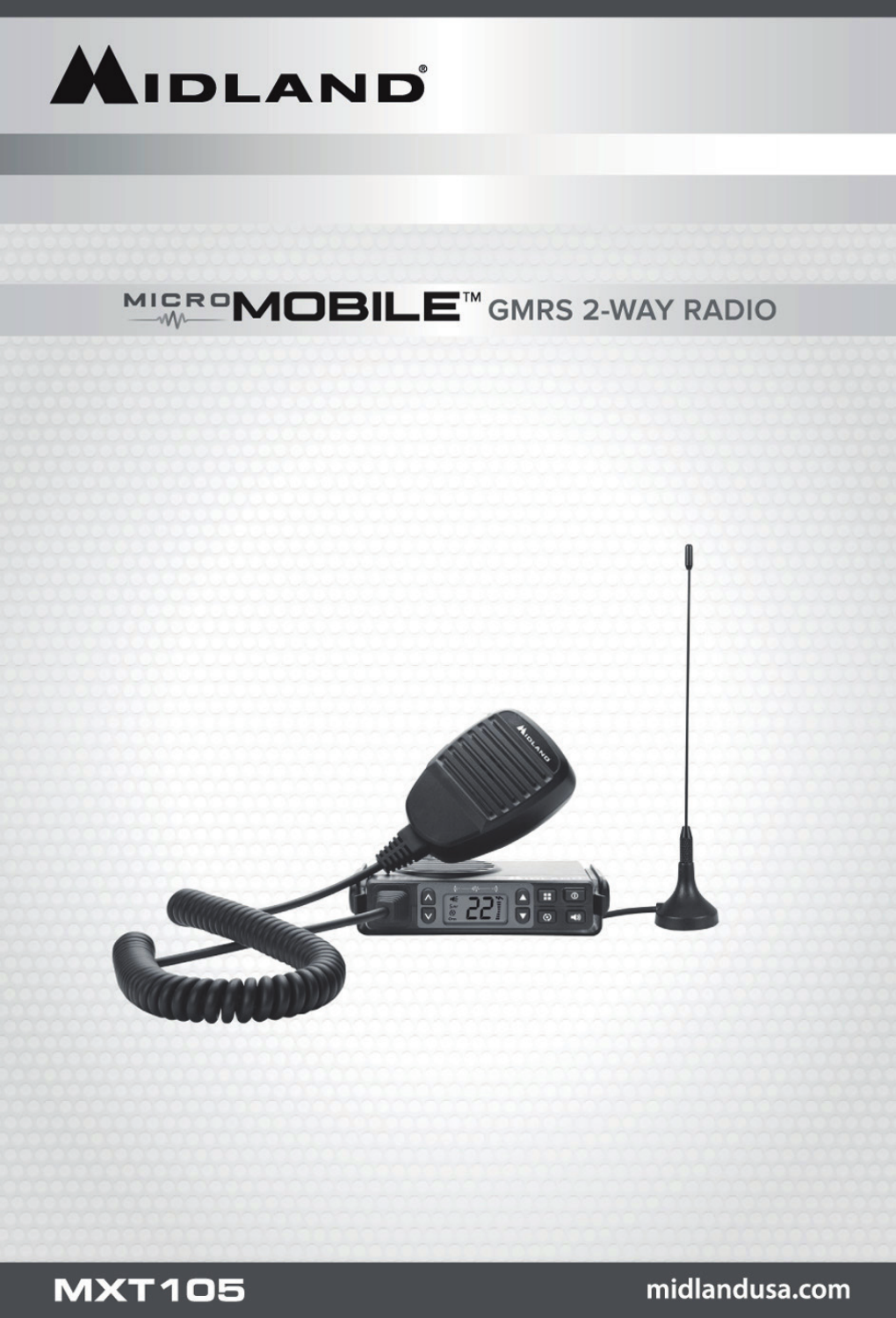#### **Model MXT105**

|                                           | $\overline{2}$      |
|-------------------------------------------|---------------------|
| WELCOME TO THE WORLD OF MIDLAND RADIO     | 3                   |
|                                           | 3                   |
|                                           | 4                   |
|                                           | $\overline{4}$<br>5 |
|                                           | 5                   |
|                                           | 6                   |
|                                           | $\overline{7}$      |
|                                           | 8                   |
|                                           | 8                   |
|                                           | 9                   |
|                                           | 9                   |
|                                           | 9                   |
|                                           | 10                  |
|                                           | 10                  |
|                                           | 11                  |
|                                           | 11                  |
| Power On/Off                              | 12                  |
|                                           | 12                  |
|                                           | 12                  |
|                                           | 13                  |
|                                           | 13                  |
|                                           | 13                  |
|                                           | 14<br>14            |
|                                           | 15                  |
|                                           | 16                  |
|                                           | 17                  |
|                                           | 17                  |
|                                           | 17                  |
|                                           | 19                  |
| Silent Operation ……………………………………………………………… | 19                  |
|                                           | 20                  |
|                                           | 20                  |
|                                           | 21                  |
|                                           | 21                  |
|                                           | 22                  |
|                                           | 22                  |
|                                           | 22                  |
|                                           | 23                  |
|                                           | 23                  |
|                                           | 26                  |

 $A \cup B$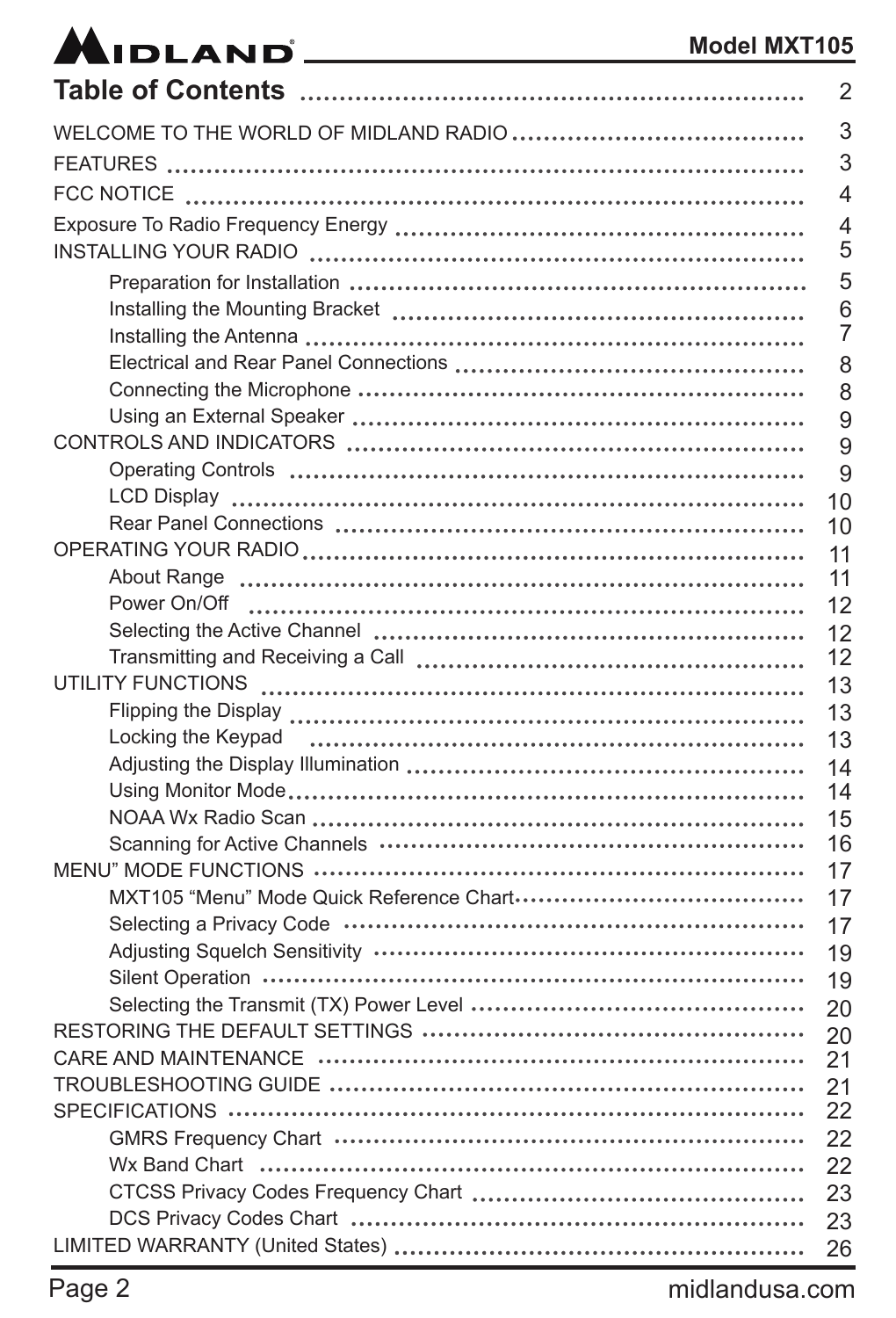

# **WELCOME TO THE WORLD OF MIDLAND RADIO**

Congratulations on your purchase of a high quality MIDLAND product.Your MXT105 2-way radio represents state-of-the-art high tech engineering. Designed for General Mobile radio Service (GMRS) operation, this compact package is big on performance. It is a quality piece of electronic equipment, skillfully constructed with the finest components. The circuitry is all solid-state and mounted on a rugged printed circuit board. Your MXT105 radio is designed for reliable and trouble-free performance for years to come.

## **FEATURES**

- 15 GMRS Channels
- 10 NOAA Weather Channels
- 142 Privacy Codes (38 CTCSS / 104 DCS)
- Monitor Function
- Keypad Lock
- Power HI/LO Settings
- External Speaker Jack

#### **IMPORTANTI**

Changes or modifications to this unit not expressly approved by MIDLAND RADIO CORPORATION could void your right to operate this unit. Your radio is set up to transmit a regulated signal on an assigned frequency. It is against the law to alter or adjust the settings inside the COMMUNICATOR to exceed those limitations. Any adjustment to your radio must be made by qualified technicians.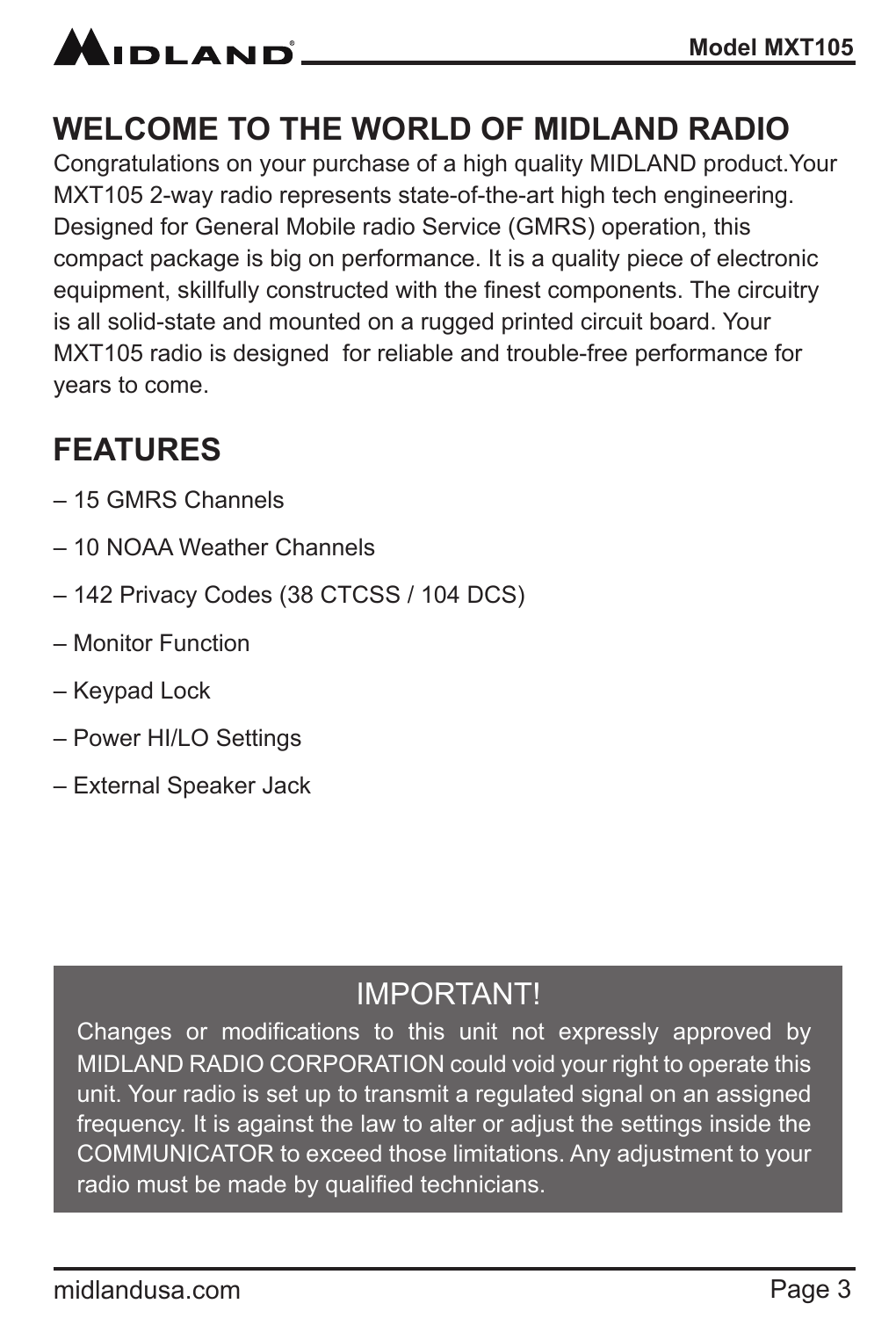

# **FCC NOTICE**

The MXT105 operates on GMRS (General Mobile Radio Service) frequencies, which require a Federal Communications Commission (FCC) license. You must be licensed prior to operating on channels 1-7 or 15-22, which comprise the GMRS channels of the MXT105. Serious penalties may result from unlicensed use of GMRS channels, in violation of FCC rules, as stipulated in the Communications Act's Sections 501 and 502 (amended). You will be issued a call sign by the FCC that should be used for station identification when operating your radio on GMRS channels. You should also cooperate by engaging in permissible transmissions only, avoiding channel interference with other GMRS users, and being prudent with the length of your transmission time.

To obtain a license or ask questions about the license application, contact the FCC at 1-888-CALL FCC or go to the FCC's website:

**http:// www.fcc.gov** and request form **605.**

# **Exposure To Radio Frequency Energy**

Your Midland radio is designed to comply with the following national and international standards and guidelines regarding exposure of human beings to radio frequency electromagnetic energy.

- United States Federal Communications Commission, Code of Federal Regulations: 47 CFR part 2 sub-part J
- American National Standards Institute (ANSI)/Institute of Electrical & Electronics Engineers (IEEE) C95. 1-1992
- Institute of Electrical and Electronics Engineers (IEEE) C95, 1-1999 Edition
- National Council on Radiation Protection and Measurements (NCRP) of the United States, Report 86, 1986
- International Commission on Non-Ionizing Radiation Protection (ICNIRP) 1998
- To control your exposure and ensure compliance with the general population or uncontrolled environment exposure limits, transmit no more than 50% of the time. The radio generates measurable RF energy exposure only when transmitting.
- The consumer must maintain a minimum safe separation distance of 15.5 inches (40 cm) from the antenna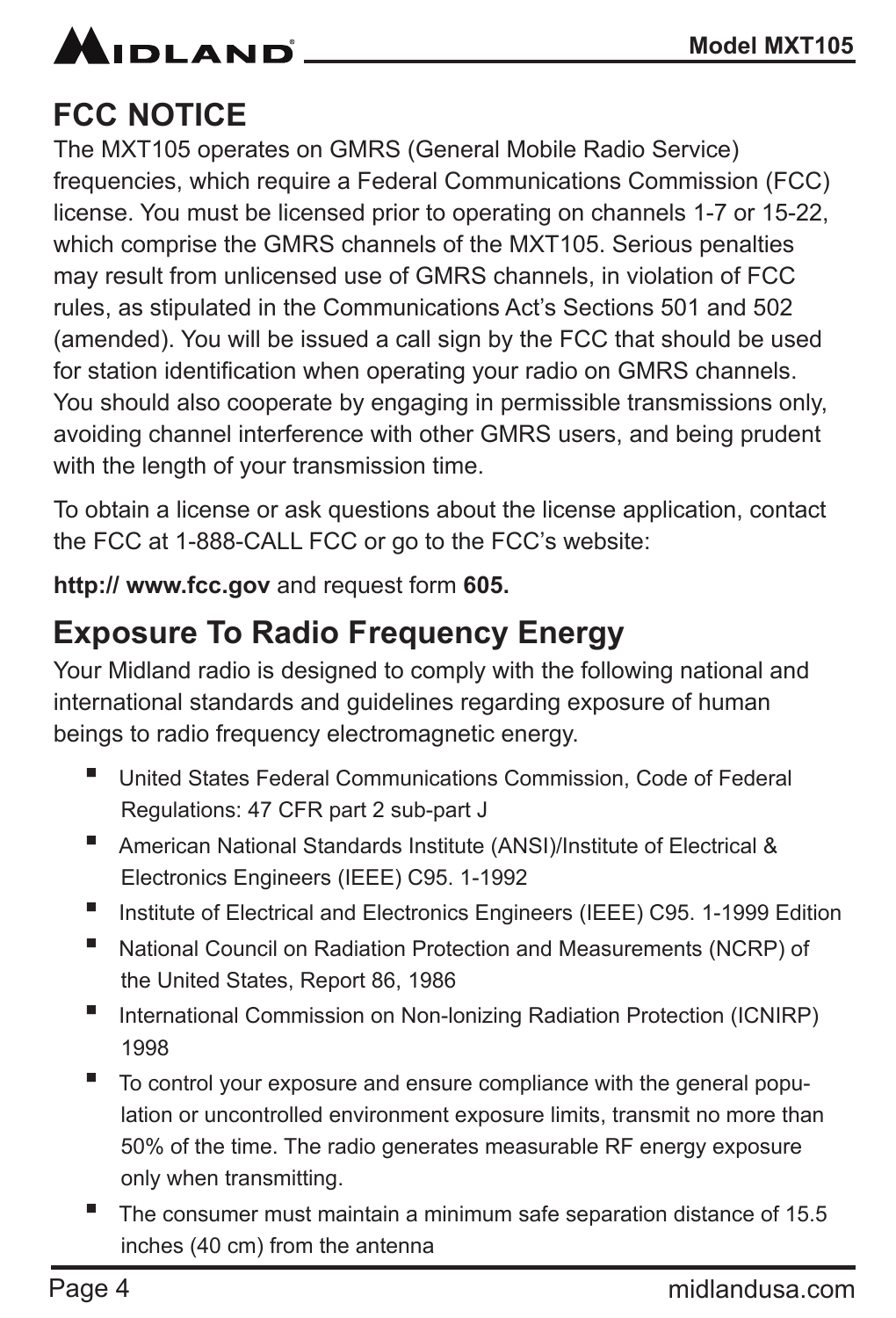# AIDLAND

# **INSTALLING YOUR RADIO**

# **Preparation for Installation**

This radio may be installed in any 12-volt negative ground system vehicle Most current U.S. and Foreign vehicles use a negative ground system, but some older models and some newer large trucks may have a positive ground. Check the specifications for your vehicle before beginning installation. Generally, you have a negative-ground system if the negative (-) battery terminal is connected to the motor block. Contact your dealer if you are unable to determine your vehicle's polarity system.

- 1. Read these instructions completely before beginning installation
- 2. Read and follow all safety precautions in your vehicle's Service Manual.
- 3. Make sure all necessary tools, materials, and parts are on hand.
- 4. Disconnect the negative (-) battery cable before installing your radio. Be sure to reconnect the cable when installation is complete.
- 5. Determine a mounting location for your radio. The MXT105 is designed to be installed under the dash or vertically on the center console. Choose a location that does not impair visibility or interfere with driving. Also take into consideration the routing and length of the lead wires and cables to the power source, antenna, and/or optional external speaker.



*CAUTION: Extreme care should be exercised when drilling into the dash to avoid damage to under dash electronic ignition, cruise control, instrument and/or accessory wiring.*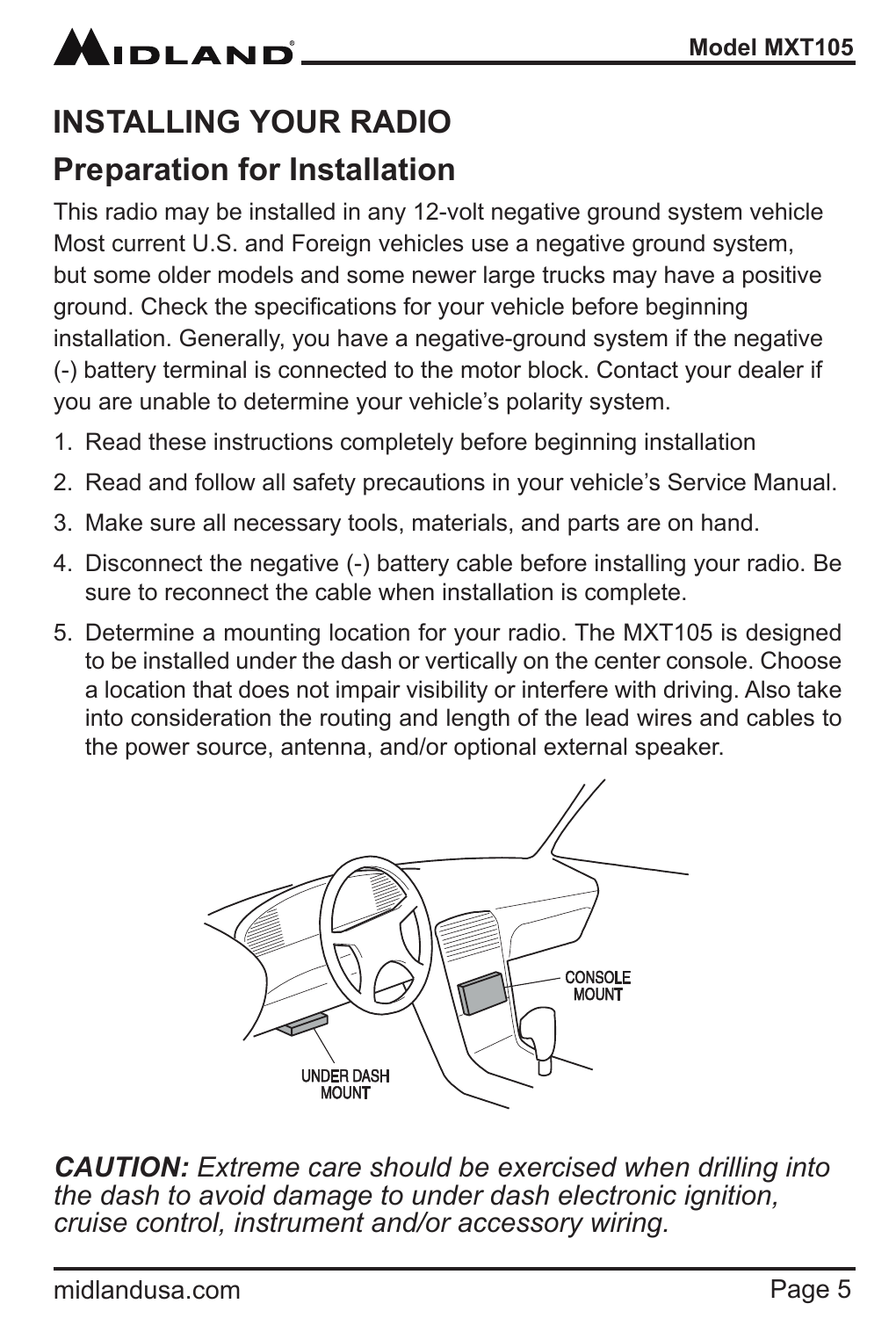#### **Installing the Mounting Bracket**

- 1. Using the mounting bracket as a template, mark the location of each screw hole under the dash. Use a nail or other sharp pointed object to mark the hole locations.
- 
- 2.Attach the bracket to the dash with the Phillips head sheet metal screws provided. Tighten the screws securely. DO NOT OVER-TIGHTEN.

3.Slide the radio into the mounting bracket. BE SURE the mounting bracket retainers engage the slots in the sides of the radio to prevent movement while driving.





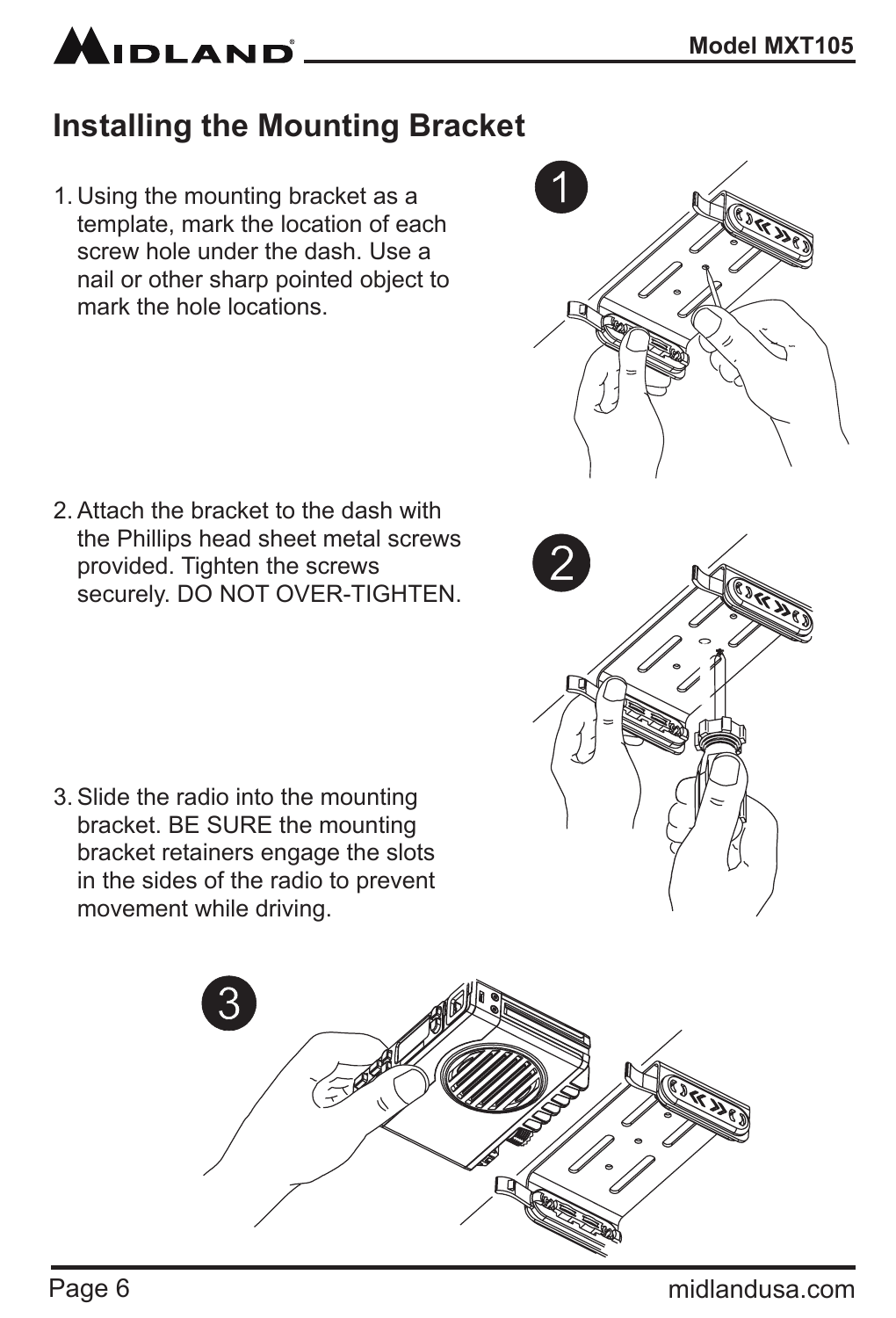

#### **Installing the Antenna**

The MXT105 includes a "magnetic mount" antenna, intended to be attached to the vehicle's roof, trunk or similar location. Specific installation requirements vary between vehicles. Use the following guidelines to install the antenna.

#### **\*Where you locate your antenna does make a difference.\***

- 1.Some general rules for antenna location that can aid radio performance.
- 2. Metal surfaces covered by fiberglass or vinyl may affect radio range. Avoid these locations.
- 3. Mount the antenna as high on the vehicle as possible. The higher the better.
- 4. If possible, mount the antenna in the center of whatever surface you choose.
- 5. The antenna cable is 19.7 feet (6 meters) long. Be sure the mounting location will allow for connection of the cable to the radio.
- 6.Be sure the mounting location is clean and dry before installing the antenna.
- 7. Route the antenna cable through an accessible entry point, such as a rear door or trunk opening.
- 8. When routing the antenna cable inside the vehicle, keep the cable away from noise sources, such as the ignition system, gauges, etc.
- 9. Exercise care to prevent cable damage. Make use of existing gaskets, grommets and weather stripping to protect the cable along its route.

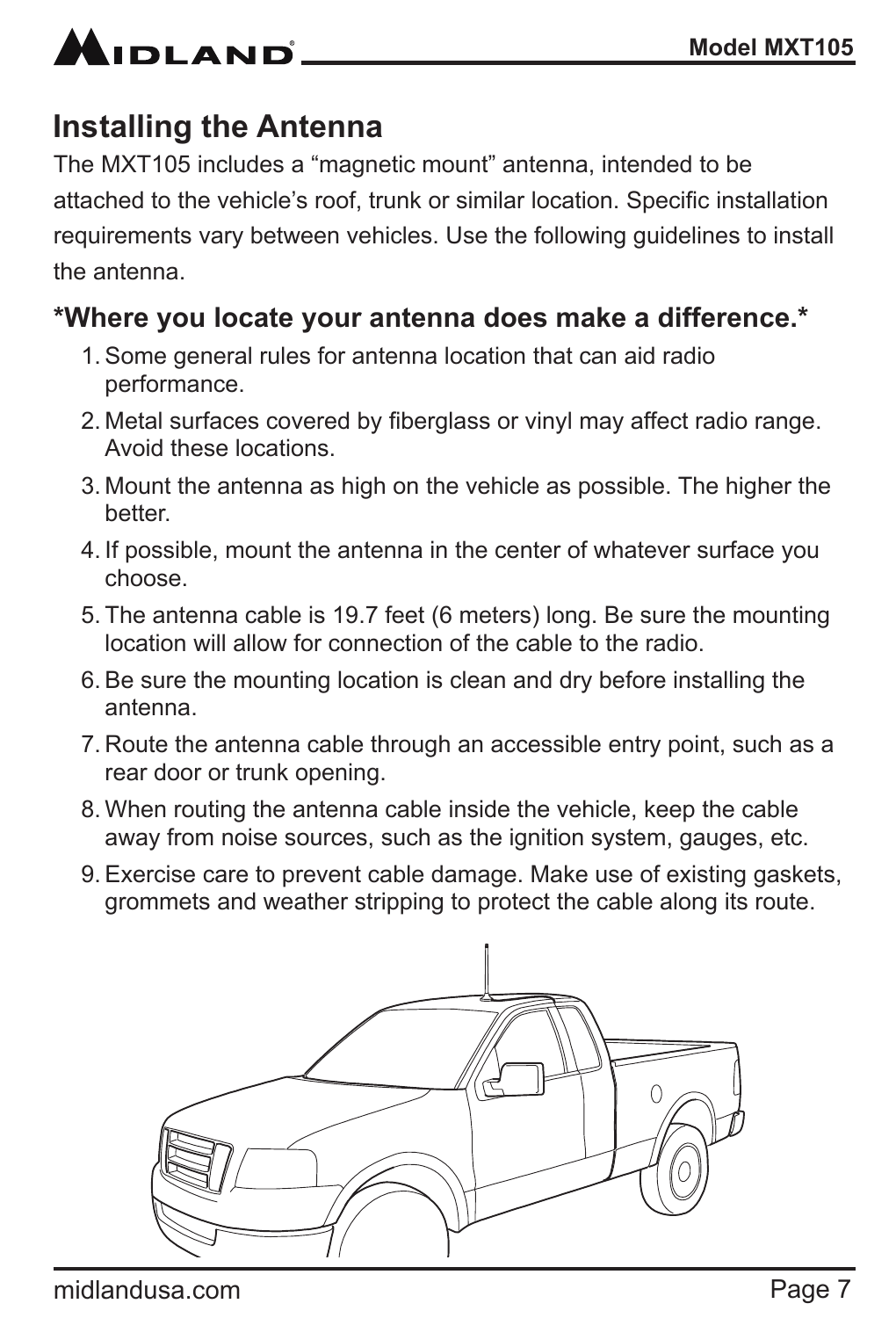

**AIDLAND** 

Refer to **Rear Panel Connections** for rear panel connector locations.

*NOTE: Radio antenna is installed separately.*

- 1. The power cord supplied with the MXT105 is equipped with a cigarette lighter adapter for easy installation. Simply plug the connector into the vehicle's cigarette lighter. If a "hard-wired" installation is desired, connect the power cord to the vehicle's electrical system as follows:
	- Cut the power cord just after the cigarette lighter adapter.
	- Connect the positive lead (RED wire with in-line fuse holder) to either (a) the fuse block or (b) directly to the positive post of the vehicle's battery.

*NOTE: The fuse block is usually the most convenient connection point. The power cord positive lead can also be connected to the Accessory terminal on the fuse block or ignition switch, so the radio automatically turns off when the ignition is turned off.*

- Securely connect the ground lead (BLACK wire) directly to the vehicle's metal frame. A good direct metal-to-metal ground is essential for optimum performance.
- 2. Connect the 2-pin plug-in connector of the power cable to the **13.8V DC** jack on the rear panel.
- 3.Attach the antenna cable to the **ANT** jack on the rear panel.
- 4. If desired, an optional external speaker (purchased separately) can be connected to the **EXT SPKR** jack (see **Using an External Speaker**).

#### **Connecting the Microphone**

Insert the RJ11 connector into the front of the MXT105. Once the microphone is connected, use a small tool to insert the strain relief.

The microphone bracket can then be attached to the vehicle dash or other convenient location in a manner similar to the mounting bracket.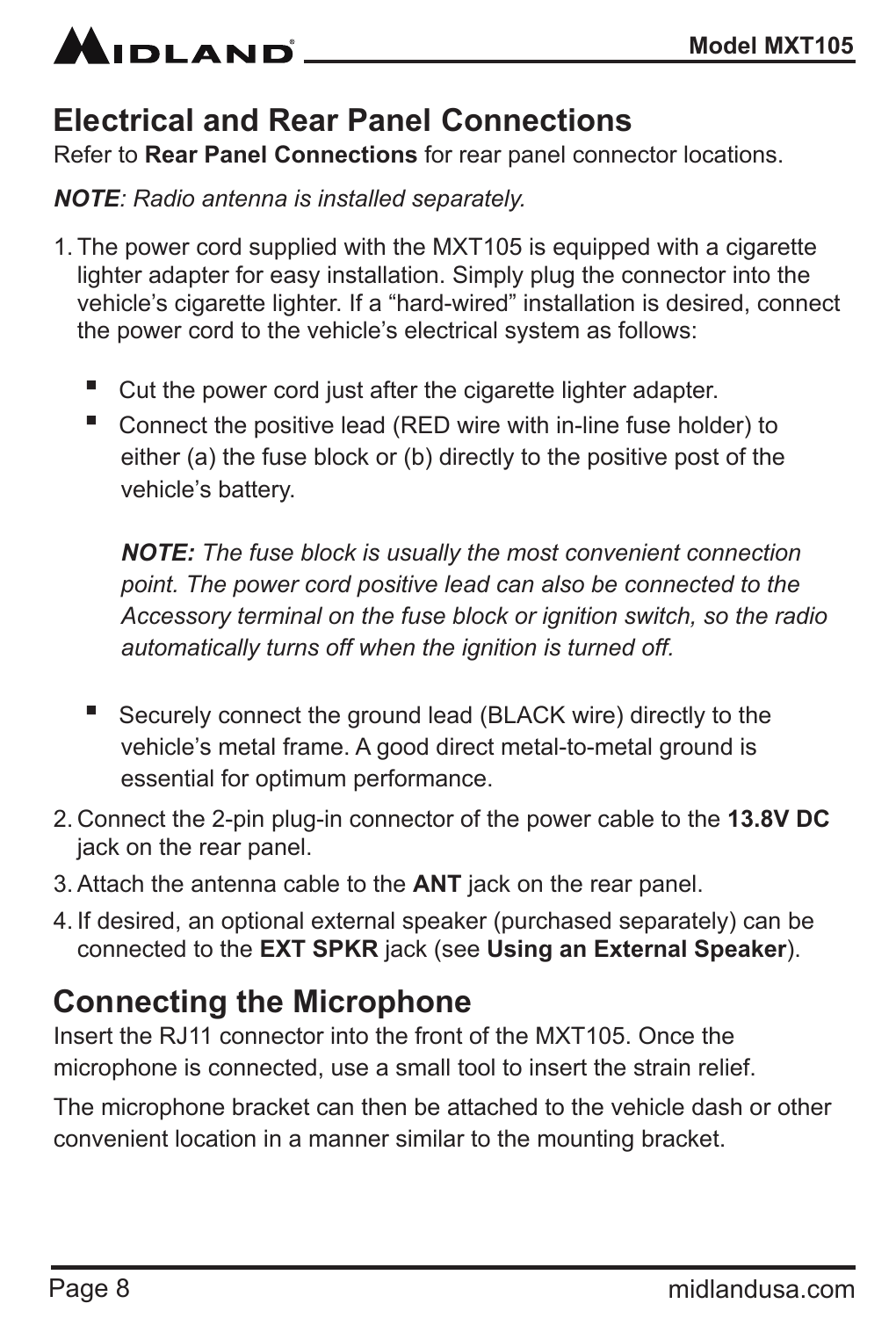

#### **Using an External Speaker**

The MXT105 provides a rear-panel jack for connection of an optional external speaker (purchased separately).

When selecting an external speaker, ensure the speaker has 8-ohm impedance and is rated for 4.0 watts.

*NOTE: When an external speaker is connected, the radio's internal speaker is automatically disabled.*

# **CONTROLS AND INDICATORS**



**Operating Controls**

- **1. Volume Up**
- **2. Channel Up**
- **3. Menu and Lock**
- 4. **C Power On/Off and Display Brightness**
- **5. (1)** Monitor and  $\rightarrow$  Weather Channel
- **6. Scan**
- **7. Channel Down**
- **8. LCD Display**
- **9. Volume Down**
- **10. Microphone Jack**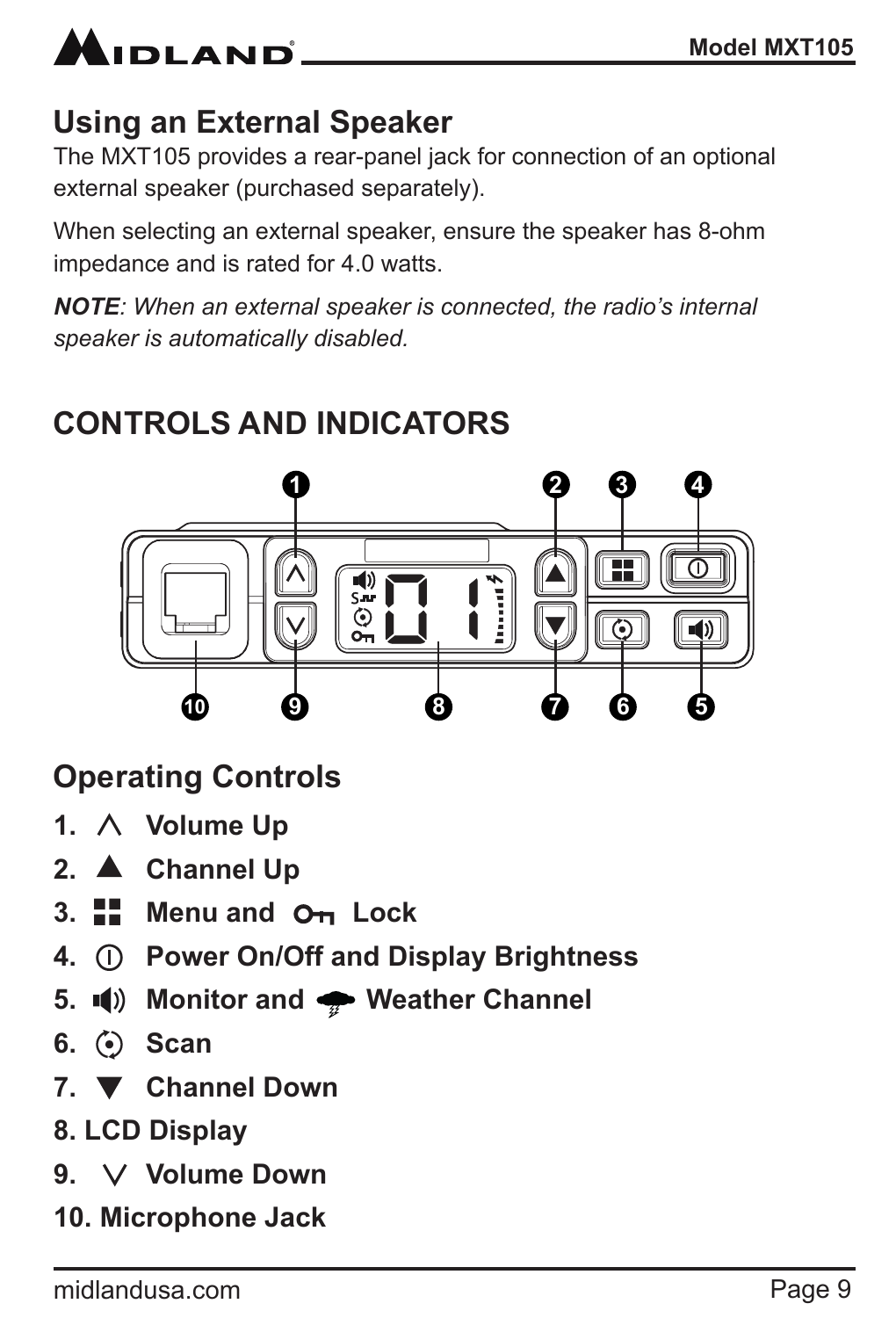# **LCD Display**

IDLAND



- 1. **ID** Receiving Icon Indicates the radio is receiving transmission from another user.
- 2.  $\int$  **CTCSS** / **DCS** Icon Indicates a Continuous Tone Coded Squelch System (CTCSS) or Digitally Coded Squelch (DCS) Privacy Code has been enabled for the currently selected channel.
- 3. **Scanning Icon** Indicates the "auto-scan" function is active.
- 4. **On** Keypad Lock Icon Indicates the keypad lock is currently enabled.
- **5. Channel Icon** Shows the selected transmit/receive channel.
- **6. RX/TX Icon** Indicates the strength of the current transmit or receive signal.
- 7. **Transmitting Icon** Indicates the radio is transmitting to another user.



- **1. ANT Jack** SO-239 UHF connector for external antenna (included)
- **2.EXT SPKR Jack** 3.5mm Audio connector for optional external speaker (purchased separately) (see **Using an External Speaker** for specifications).
- **3. 13.8V DC Jack** 2-pin DC connector for 12V DC nominal input power connection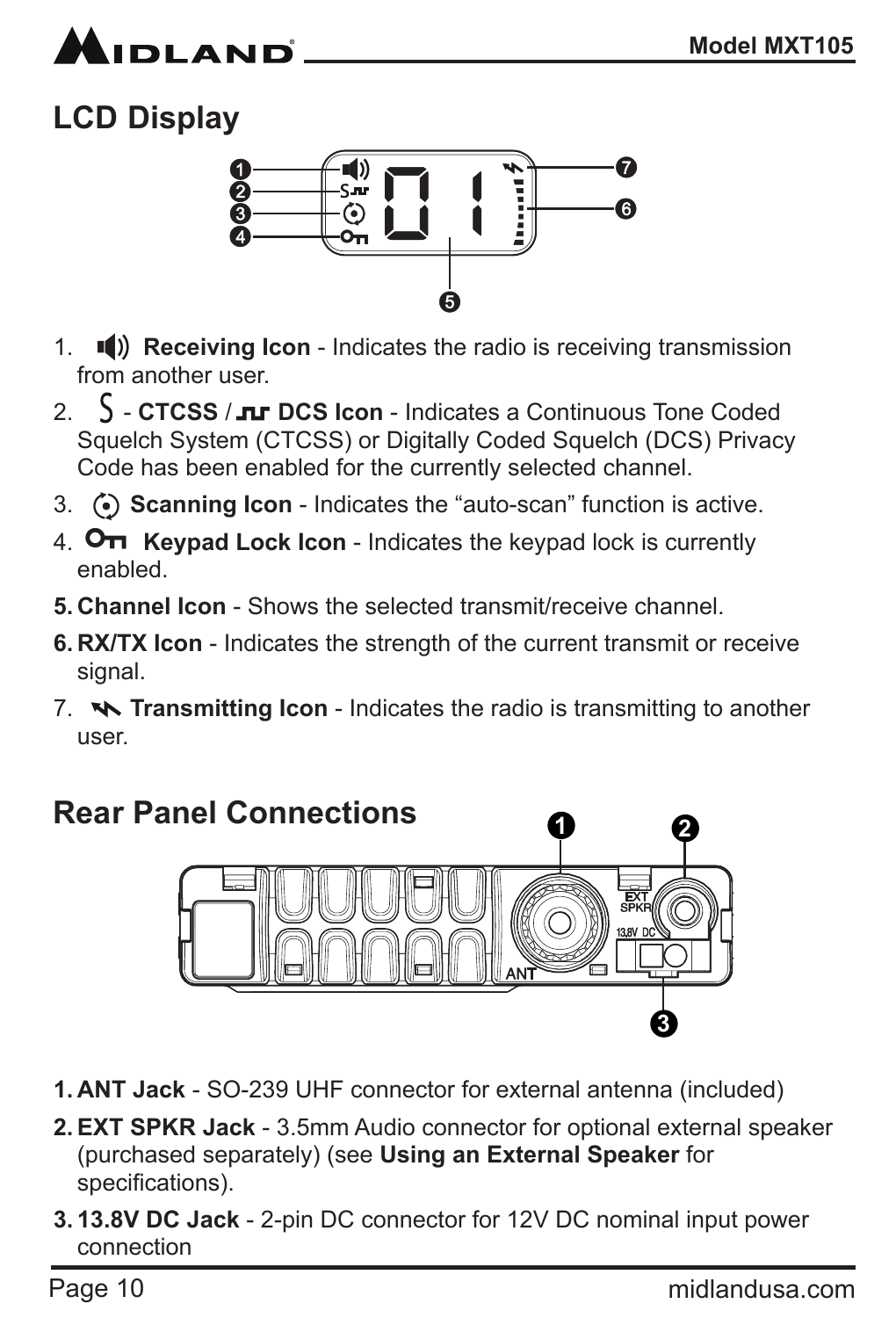# **A**IDLAND

# **OPERATING YOUR RADIO**

#### **About Range**

Your MXT105 is designed to give you maximum operating range under optimum conditions.



Optimum conditions for maximum operating range are:

- Over water
- In open rural areas without obstructions
- On flat areas where you can see the other radio user

#### **To ensure you get maximum range:**

- Be sure to mount the antenna (included) as high as possible on your vehicle
- Be sure to set your radio to use Hi power (see **Selecting the Transmit (TX) Power Level**)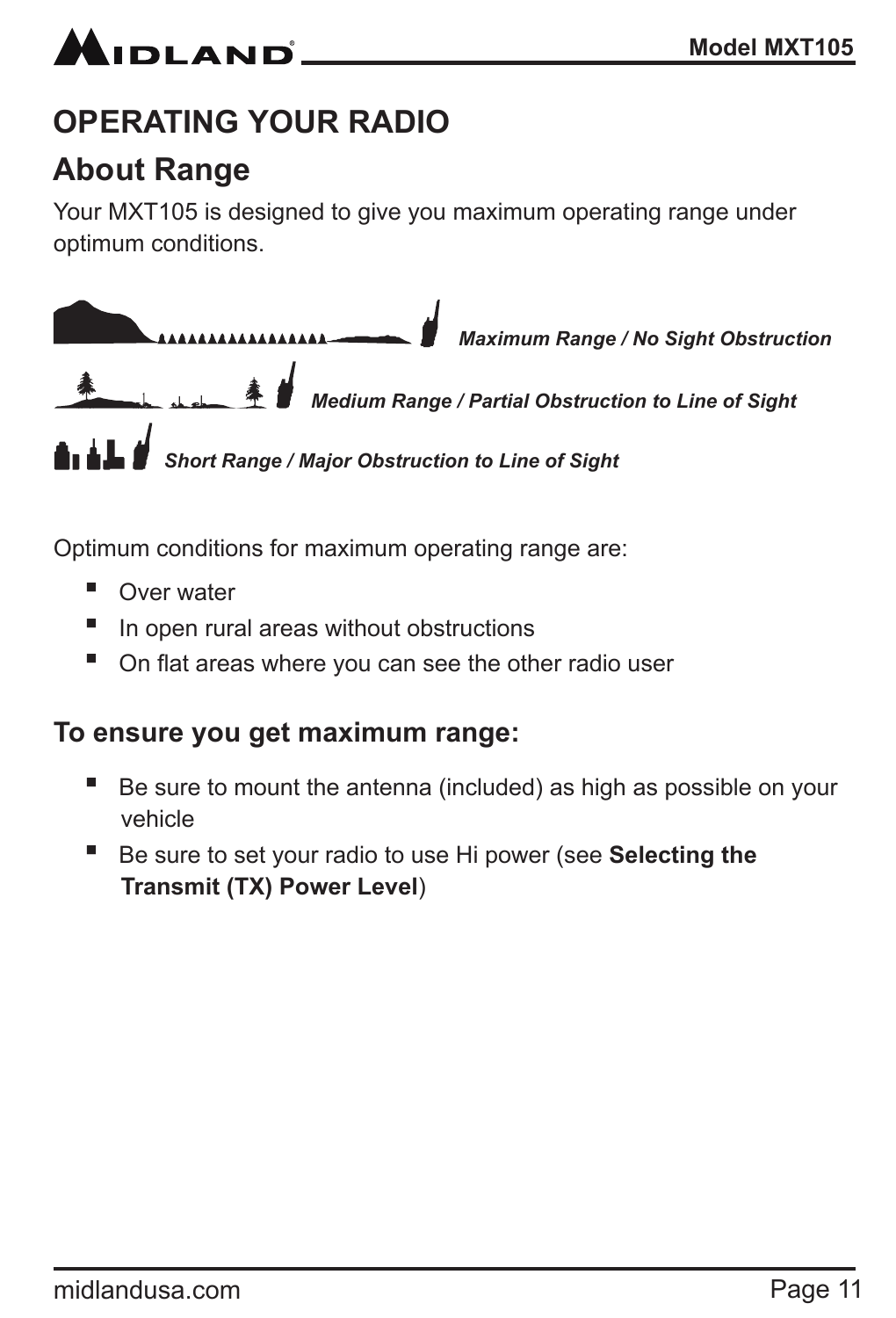# AIDLAND. **Power On/Off**

#### *To turn the radio on and off:*

- 1. With the radio off, press and hold the **Power On/Off (I)** button for two seconds to turn the radio on.
	- The LCD display will show all icons for one second and then display the most recently selected channel.
- 2. With the radio on, press and hold the **Power On/Off**  $\Omega$  button for two seconds to turn the radio off.
	- The LCD display will go blank when the radio turns off.

## **Selecting the Active Channel**

*IMPORTANT! To communicate between two MXT105 radios, both radios must be set to the same channel and Privacy Code (see Selecting a Privacy Code*) *selections.*

#### *To select the active channel:*

- 1. Be sure the radio is turned on (see Power On/Off)
- 2. Press the **Channel Up** button to scroll forward through the available channels. Press the **Channel Down v** button to scroll backward through the available channels.
	- The **Channel** icon on the LCD display will show the currently selected channel.

# **Transmitting and Receiving a Call**

*IMPORTANT! To communicate between two MXT105 radios, both radios must be set to the same channel (see Selecting a Privacy Code) selections.*

#### *To transmit and receive a call:*

- 1. Be sure the radio is turned on (see **Power On/Off**)
- 2. To transmit a call, press and hold the **PTT** button on the microphone, and speak into the microphone in a normal voice.

*NOTE*: *For maximum clarity, hold the microphone 2 to 3 inches from your mouth when speaking.*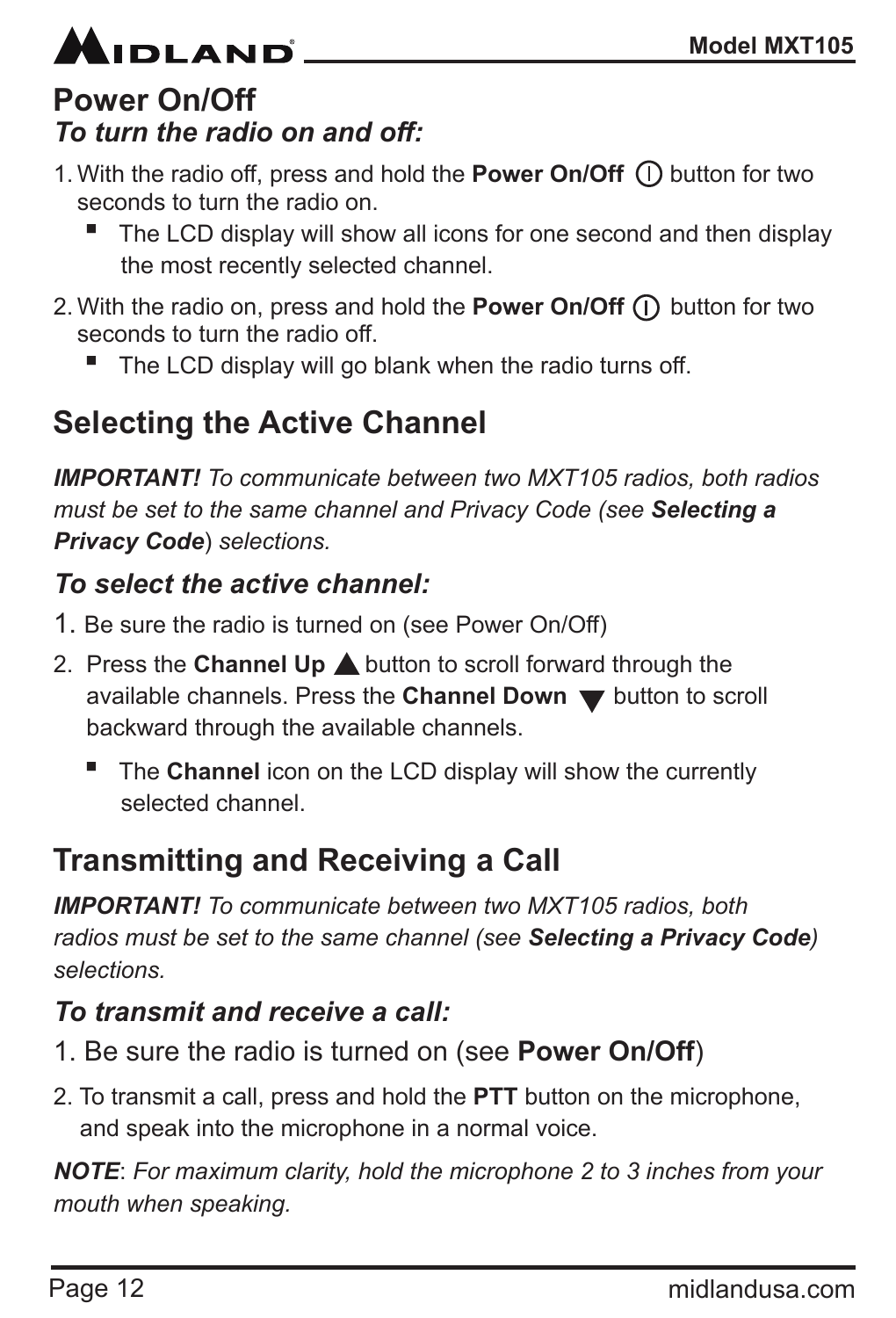

- The RX/TX icon will show continuously on the LCD display while transmitting.
- 3. To receive a call, release the **PTT** button on the microphone.
	- The **RX/TX icon** will show on the LCD display when your radio is receiving a transmission.
- 4. If necessary, press the Volume Up  $\land$  or Volume Down  $\lor$  button to increase or decrease radio volume.

# **UTILITY FUNCTIONS**

Utility functions let you configure several operational parameters of the MXT105 to suit your personal preferences. For additional utility functions, **"MENU" MODE FUNCTIONS.**

## **Flipping the Display**

The MXT105 incorporates a unique Display Flip function that allows the unit to be installed upside-down, if required, and the display read from either orientation.

#### *To "flip" the LCD display:*

- 1. Be sure the radio is turned off (see **Power On/Off**)
- 2. Press and hold the **V** Channel Down button, then press and hold the **Power On/Off**  $\cap$  button for two seconds to turn the radio on.
	- The LCD display will rotate 180° from its most recent orientation.
- 3. Repeat steps **1** and **2** to return the LCD display to its previous orientation.

#### **Locking the Keypad**

You can use the keypad "lock" function to prevent accidentally changing your radio's settings. When the function is enabled, the current radio settings are "locked" in place.

*NOTE*: *When the "lock" function is enabled, the PTT button on the microphone and the Volume Up* ∧ / *Volume Down* ∨ *buttons on the radio remain active.*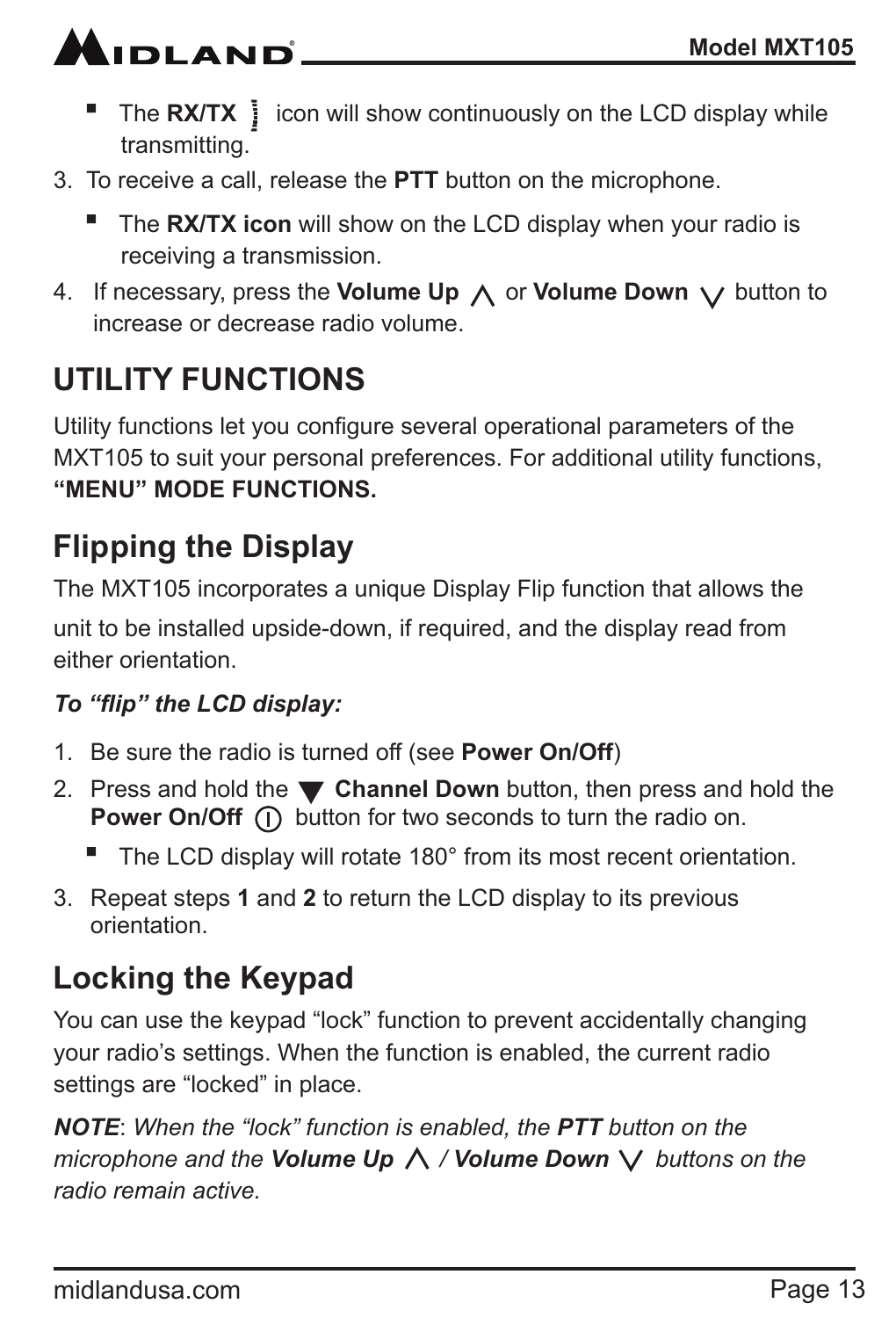AIDLAND

*To "lock" and "unlock" the keypad:*

- 1.Be sure the radio is turned on (see **Power On/Off**)
- 2. Press and hold the **Menu button** for two seconds.
	- The **Keypad Lock O<sub>TT</sub>** icon will show on the LCD display when the keypad is "locked."
- 3. Repeat steps 1 and 2 to "unlock" the keypad.
	- The Keypad Lock O<sub>TI</sub> icon will turn off when the keypad is "unlocked"

# **Adjusting the Display Illumination**

You can adjust the illumination of the LCD display to ensure optimum visibility under various daytime and night-time lighting conditions. There are five levels of illumination, from off to full brightness.

#### *To adjust display brightness:*

- 1. Be sure the radio is turned on (see **Power On/Off**)
- 2. Briefly press and release the **Power On/Off**  $\mathbb{O}$  button.
	- Each time the button is pressed and released, the display illumination increases to the next brightness level.
	- When the maximum brightness level is reached and the button is pressed and released, the display illumination turns off.

# **Using Monitor Mode**

Monitor mode lets you check for activity on the current active channel. You can also use Monitor mode to adjust the volume of your radio when not receiving a signal.

#### *To enter and exit Monitor mode:*

- 1. Be sure the radio is turned on (see **Power On/Off**)
- 2. Be sure you have selected the desired channel (see **Selecting the Active Channel**)
- 3. Briefly press and release the **Monitor/Quiet Channel** (button to enter Monitor mode.
	- You will hear any activity on the current selected channel.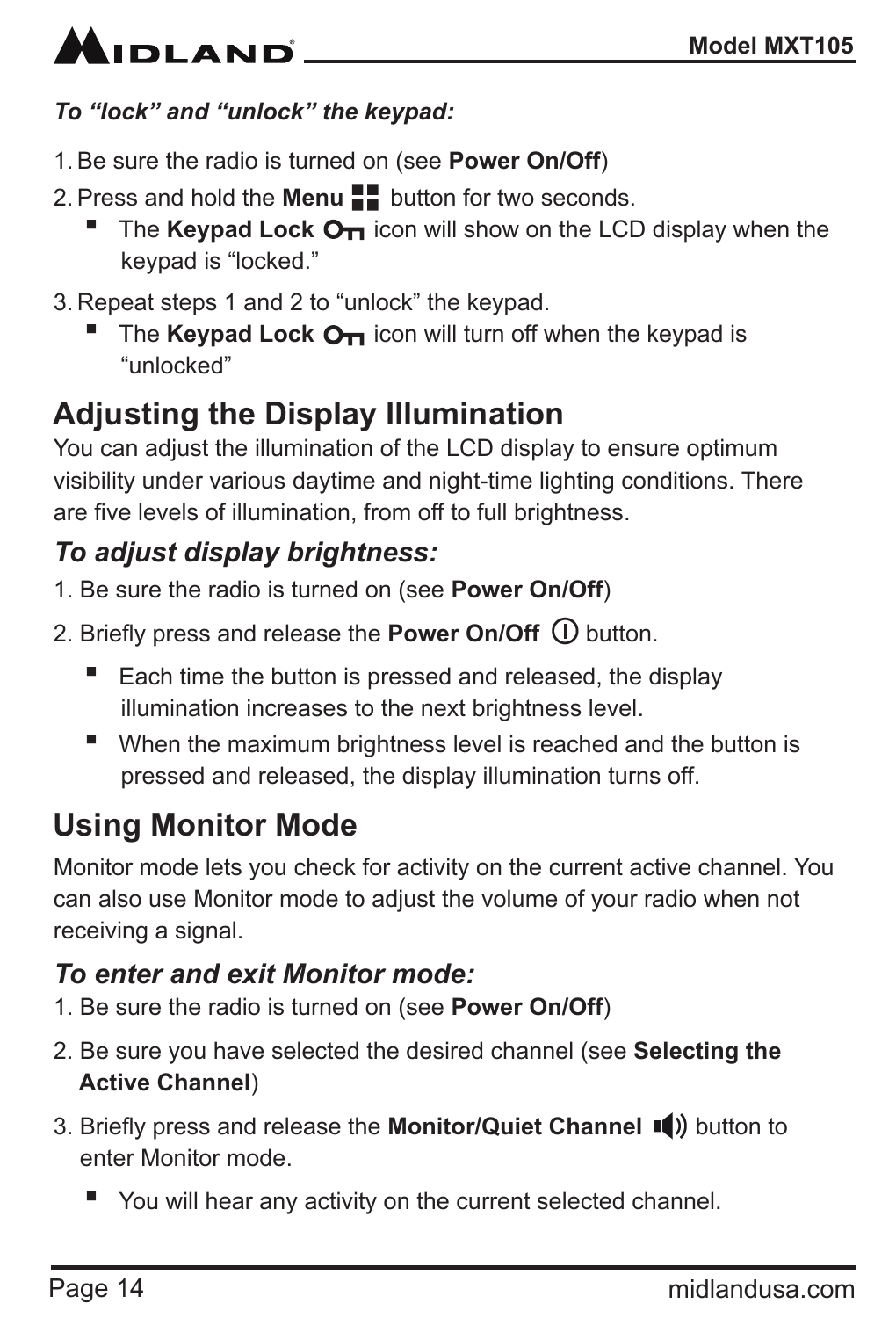

- 4. Press the Volume Up  $\bigwedge$  or Volume Down  $\bigvee$  button to increase or decrease radio volume.
- 5. Once the radio volume has been adjusted to the desired level, briefly press and release the Monitor/Quiet Channel **and** button to exit Monitor mode.

#### **NOAA Weather Radio/Scan**

Your MXT105 has a NOAA Weather Radio function, to enable the user to receive weather reports from designated NOAA stations. Your radio also has a NOAA Weather Scan function, to enable the user to scan all 10 channels of the NOAA Weather Radio.

To turn the NOAA Weather Band on, Long press the Monitor  $\blacksquare$ ) button while in GMRS mode.

- The radio will go to WX Band mode and start scanning all 10 channels and stop on any active channel.
- $\blacksquare$  When the channel becomes inactive for 10 seconds the radio will resume scanning.
	- To have radio re-scan all weather channels press and release the Scan  $\odot$  button
- To exit the Weather band, press the PTT button or press and hold the Monitor  $\blacksquare$ ) button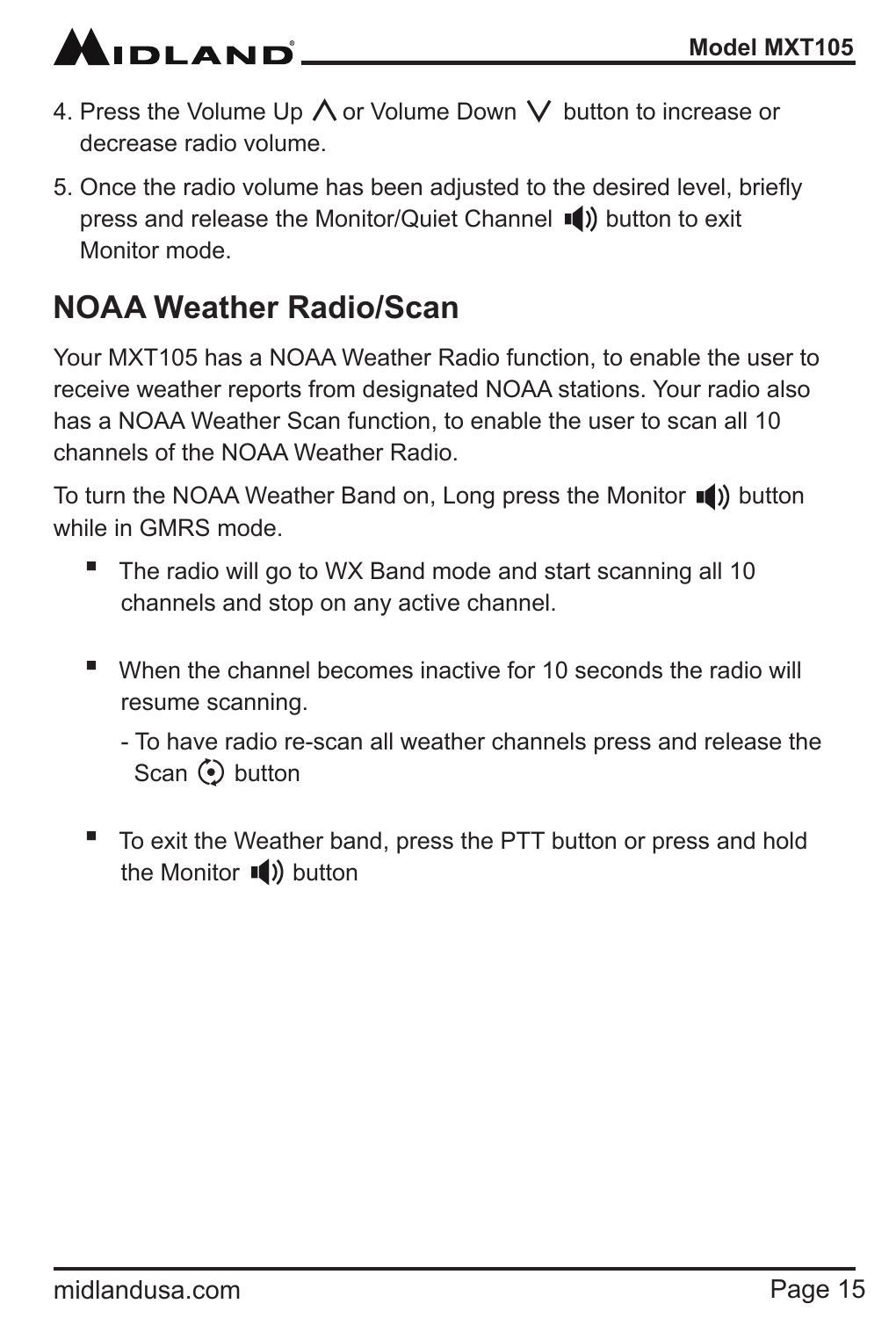

#### **Scanning for Active Channels**

Your MXT105 includes an "auto-scan" mode that continuously scans all 15 available channels for activity. Additionally, if desired, you can remove one or more channels from the list of scanned channels.

#### *To enter and exit "auto-scan" mode:*

1.Be sure the radio is turned on (see **Power On/Off**)

- 2. Quickly press and release the **Scan (e)** button to enter "auto-scan" mode
	- The **Scanning ⓒ** icon will show on the LCD display when the radio is in "auto-scan" mode
	- Your radio will rapidly scan through the 15 available channels and will pause on any active channel.
	- "Auto-scan" will resume when there has been no activity on the current channel for four seconds.
- 3. To transmit during "auto scan," press and hold the **PTT** button on the microphone while the radio is paused on the desired channel.
	- The radio will remain on the active channel for three seconds after the **PTT** button is released.
- 4. To exit the "auto-scan" mode, quickly press and release the **Scan** button.
	- The **Scanning ⓒ** icon will turn off when the radio is no longer in "auto-scan" mode.

#### *To remove a channel from "auto-scan" mode:*

- 1. Be sure the radio is turned on (see **Power On/Off**)
- 2. Use the **Channel Up ▲ or Channel Down** ▼ button to scroll forward or backward through the available channels until the Channel icon for the channel you wish to remove shows on the LCD display.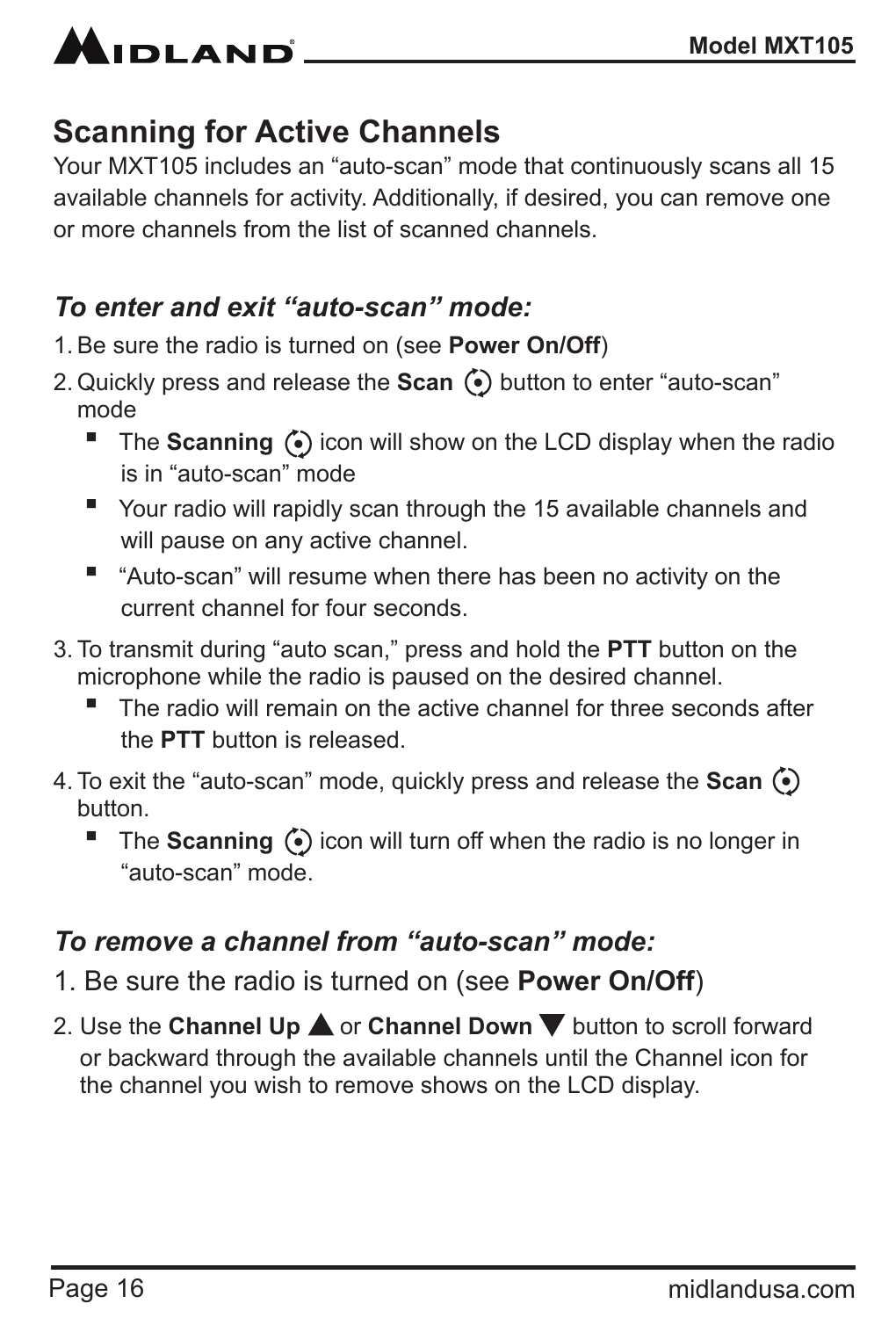

- 3. Press and hold the **Scan**  $\odot$  button.
	- The selected channel is removed from the list of "scanned" channels and will not be included in "auto-scan."
- 4. Repeat steps **1** through **3** to return a removed channel to the list of "scanned" channels.

# **"MENU"MODE FUNCTIONS**

The "Menu" mode provides access to the features and functions shown in the chart below. For additional utility functions, see **UTILITY FUNCTIONS.**

**MXT105 "Menu" Mode Quick Reference Chart**



**F1- CTCSS Codes.** Use this option to select and assign a Continuous Tone Coded Squelch System (CTCSS) Privacy Code for the currently active channel.

**F2- DCS Codes**. Use this option to select and assign a Digitally Coded Squelch (DCS) Privacy Code for the currently active channel.

**F3 - Squelch Sensitivity.** Use this option to adjust squelch sensitivity.

**F4 - Silent Operation.** Use this option to set the option for the keypad audible "beep" tones.

**F5 - Transmit Power Level.** Use this option to change the transmit power level to HI or LO.

# **Selecting a Privacy Code**

Continuous Tone Coded Squelch System (CTCSS) and Digitally Coded Squelch (DCS) are systems that allow several users to share the same channel without disturbing each other. When CTCSS or DCS are enabled for a selected channel, the channel is muted to all incoming signals unless they carry the correct CTCSS or DCS tone.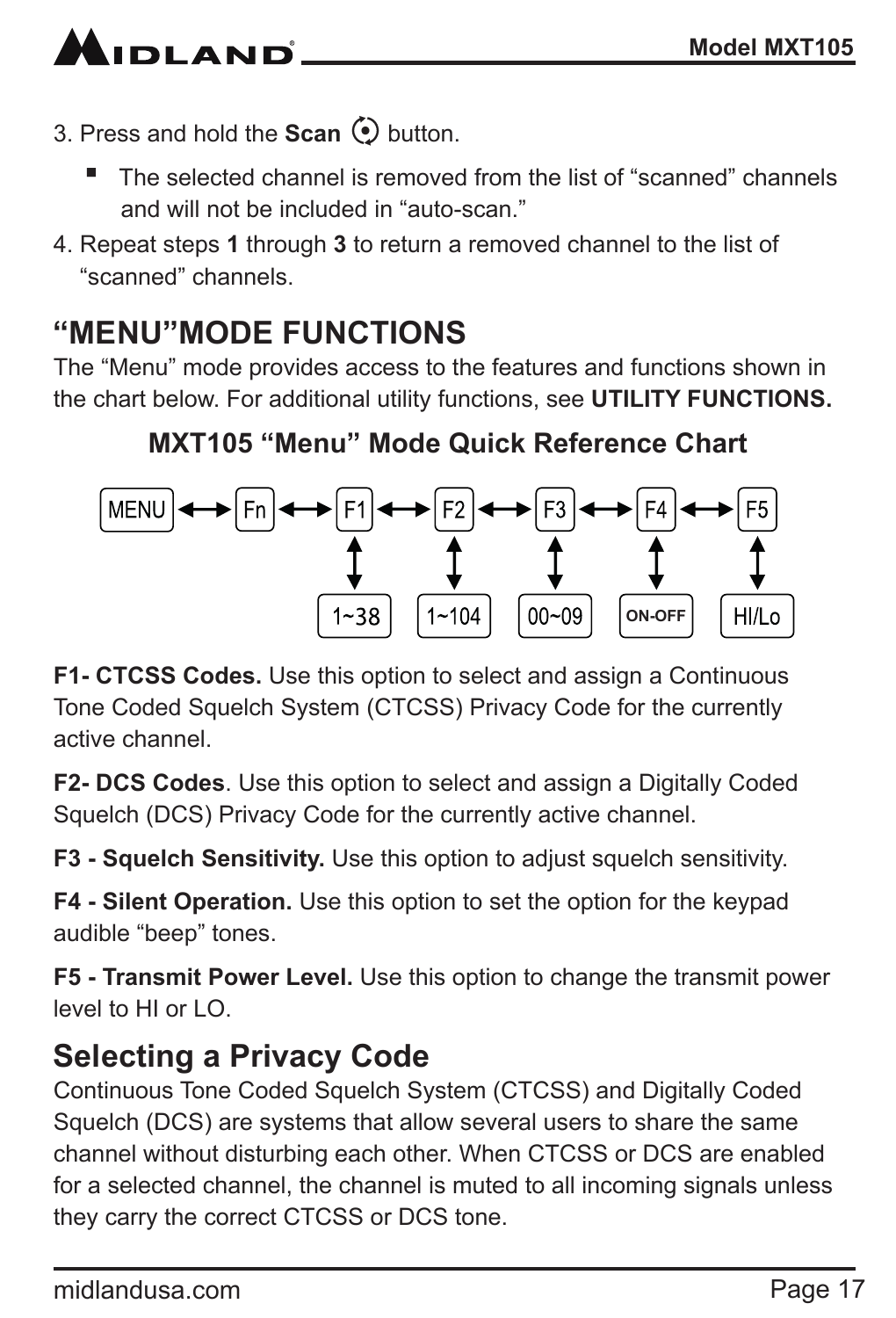

When a transmission with the correct tone is received, the mute is removed and the voice audio can be heard. When the transmission ends the channel is muted again. Transmissions that do not have the correct tone are not heard.

The MXT105 has 142 Privacy Codes (38 CTCSS codes and 104 DCS codes), which can be applied to any channel. If desired, you can select a different Privacy Code for each channel. See *CTCSS Privacy Codes Frequency Chart and DCS Privacy Codes Chart* for lists of available Privacy Codes.

*IMPORTANT! To communicate between two MXT105 radios, both radios must be set to the same channel (see Selecting the Active Channel) and Privacy Code selections.*

#### *To select a Privacy Code:*

- 1. Press the **Menu button** to a place the radio in "Menu" mode.
- 2. Use the **Channel Up ▲ or Channel Down** ▼ button to scroll the menu options until the LCD display shows **F1** (for CTCSS) or **F2** (for DCS), as desired.
- 3.Press the **Menu** button again to confirm your selection.
	- The  $\overline{S}$  (for CTCSS) or  $\overline{J}$  (for DCS) icon will show on the LCD display, according to your selection.
- 4. Use the **Channel Up ▲ or Channel Down** button to scroll forward or backward through the available Privacy Codes until the desired Privacy Code is shown on the LCD display.

*NOTE: DCS Privacy Codes 100-104 are shown on the LCD display as A0-A4.*

*NOTE: Selecting a Privacy Code of "oF" will disable the Privacy feature.*

5. When the desired Privacy Code is shown on the LCD display, press the **Menu button** to confirm your selection. YOU MUST PRESS THE **MENU** BUTTON TO CONFIRM YOUR SELECTION OR THE PRIVACY CODE WILL NOT BE CHANGED.

*NOTE: If you select a CTCSS Privacy Code, any pre-selected DCS Privacy Code will be cancelled, and vice-versa.*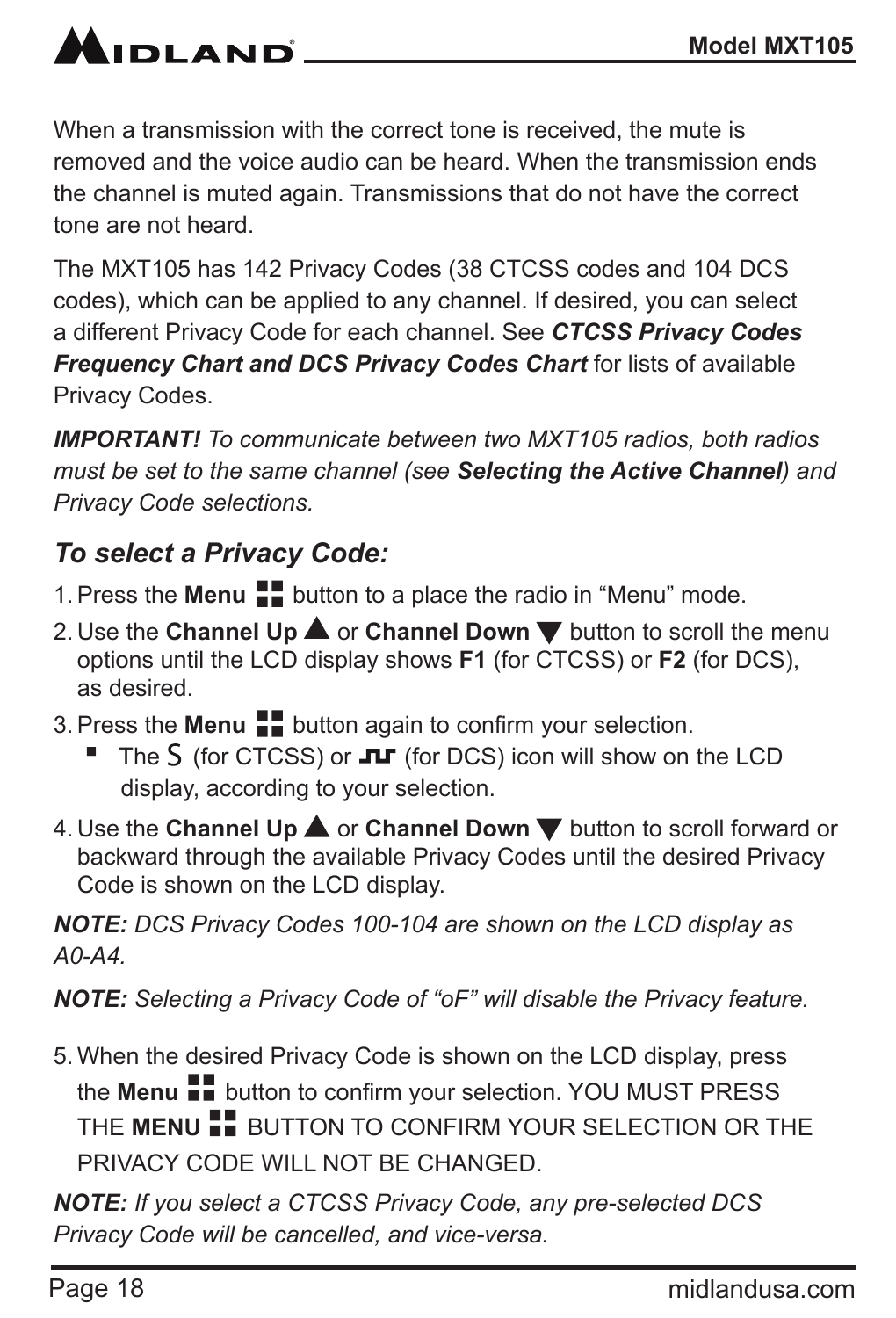

# **Adjusting Squelch Sensitivity**

The MXT105 has adjustable squelch sensitivity. The minimum squelch level of 00 is the most sensitive, which allows the squelch to open on very weak signals. Setting the squelch to the maximum setting of 09 requires very strong signals to open the squelch.

#### *To adjust the squelch sensitivity:*

- 1. Press the **Menu II** button to place the radio in "Menu" mode.
- 2. Use the **Channel Up ▲** or **Channel Down** button to scroll the menu options until the LCD display shows **F3**.
- 3.Press the **Menu** button again to confirm your selection
- 4. Use the **Channel Up A** or **Channel Down v** button to scroll forward or backward to select the desired squelch level, from **00** to **09**.
	- The default squelch setting is 05, which generally provides reliable squelch operation for most applications.
- 5. When the desired squelch level is shown on the LCD display, press the **Menu button** to confirm your selection. YOU MUST PRESS THE **MENU BUTTON TO CONFIRM YOUR SELECTION OR THE** SOUELCH SENSITIVITY WILL NOT BE CHANGED.

# **Silent Operation**

The MXT105 has a SILENT OPERATION mode. In this mode, all "beeps" and "tones" are disabled.

#### *To Set the Silent Operation:*

- 1. Press the **Menu button** to place the radio in "Menu" mode.
- 2. Use the **Channel Up** ▲ or **Channel Down** button to scroll the menu options until the LCD display shows **F4**
- 3. Press the **Menu e** button again to confirm your selection.
- 4. Select "on" or "oF" by pressing the Channel Up ▲ or Channel Down
- 5. When your selection is made, press the **Menu** button (or wait 3 seconds) to confirm your selection.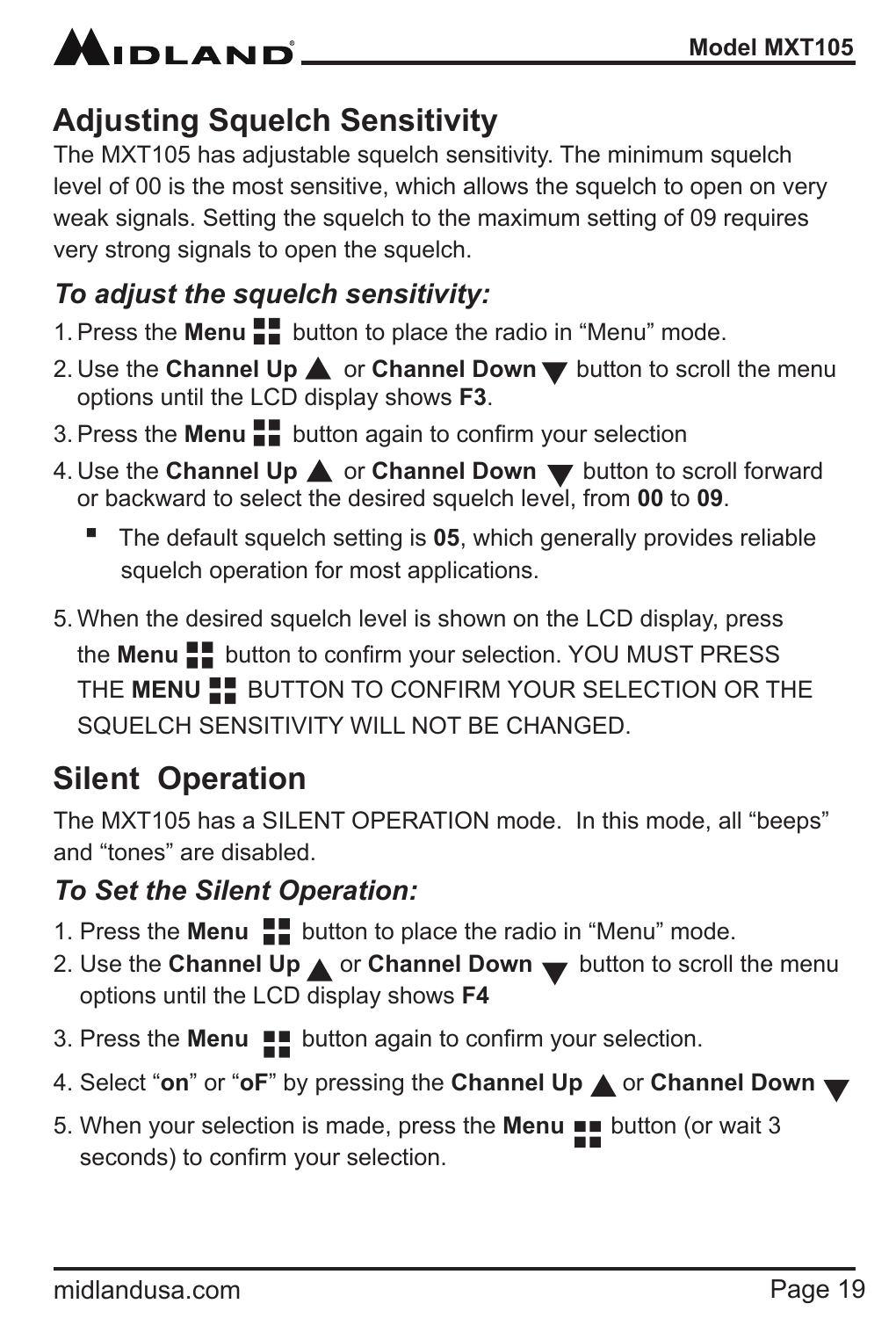

# **Selecting the Transmit (TX) Power Level**

The MXT105 provides two transmit power levels; **HI** and **Lo**. the **Lo** power level is generally suitable when operating under optimum conditions (see **About Range**). The **HI** power level is recommended to ensure you get maximum range from your radio.

#### *To adjust the transmit power level:*

- 1.Press the **Menu** button to place the radio in "Menu" mode.
- 2. Use the **Channel Up ▲ or Channel Down** ▼ to scroll the menu options until the LCD display shows F5
- 3. press the **Menu** button again to confirm your selection.
- 4. Use the Channel Up  $\blacktriangle$  or Channel Down  $\nabla$  button to toggle the transmit power setting between **HI** and **Lo**.
- 5. When the desired transmit power level is shown on the LCD display, press the Menu  $\blacksquare$  button to confirm your selection. YOU MUST PRESS THE MENU **BUTTON TO CONFIRM YOUR SELECTION OR THE** POWER LEVEL WILL NOT BE CHANGED.

## **RESTORING THE DEFAULT SETTINGS**

You can restore the original (factory default) settings for your MXT105 at any time.

#### *To restore the default settings:*

- 1. Be sure the radio is turned off (see **Power On/Off**).
- 2. Press and hold the **Volume Up**  $\Lambda$  button.
- 3. Press and hold the **Power On/Off**  $\Omega$  button for two seconds to turn the radio on.
- 4. Release both buttons.
	- The radio will enter "standby" mode at channel 1, with no Privacy Code selected.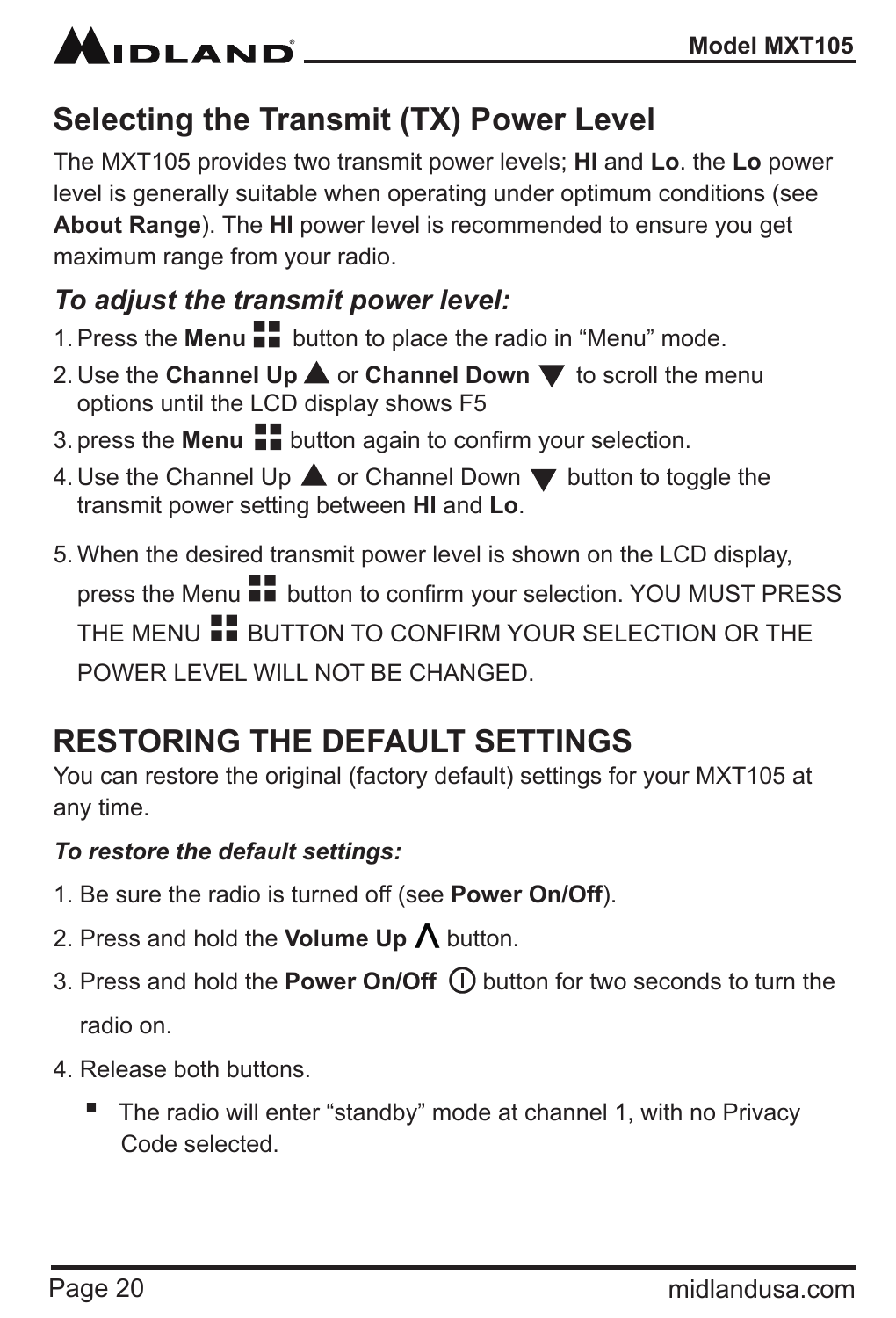

#### **CARE AND MAINTENANCE**

*CAUTION*: *DO NOT use alcohol or cleaning solutions to clean the radio. DO NOT immerse the radio in water.*

1. Use a soft cloth moistened with water to clean the radio.

2. Dry the radio with a dry lint-free cloth should it get wet.

#### **TROUBLESHOOTING GUIDE**

If you experience difficulties using your MXT105, refer to the following chart to correct common operation problems. If you have a problem which you believe requires service, please call first and speak with a service technician at 816-241-8500. Many problems can be remedied over the phone without returning the unit for service.

| <b>PROBLEM</b>                           | <b>SOLUTION</b>                                                                              |  |  |  |  |
|------------------------------------------|----------------------------------------------------------------------------------------------|--|--|--|--|
| No Power                                 | Check vehicle power source (battery); replace<br>as needed.                                  |  |  |  |  |
|                                          | Check input power connection and/or wires to<br>vehicle power source.                        |  |  |  |  |
|                                          | Verify both radios have the same channel<br>selection and Privacy Code settings.             |  |  |  |  |
| <b>Cannot Receive</b><br><b>Messages</b> | Make sure you are within range of the other radio.                                           |  |  |  |  |
|                                          | Confirm communication is not affected by buildings<br>and other structures (see About Range) |  |  |  |  |
| Keypad is not                            | Make sure keypad "lock" is not on<br>(see Locking the Keypad)                                |  |  |  |  |
| Responding                               | Reset the radio ( turn radio off then back on)                                               |  |  |  |  |
| <b>Display Backlight</b><br>is Dim       | Adjust the display illumination<br>(see Adjusting the Display Illumination)                  |  |  |  |  |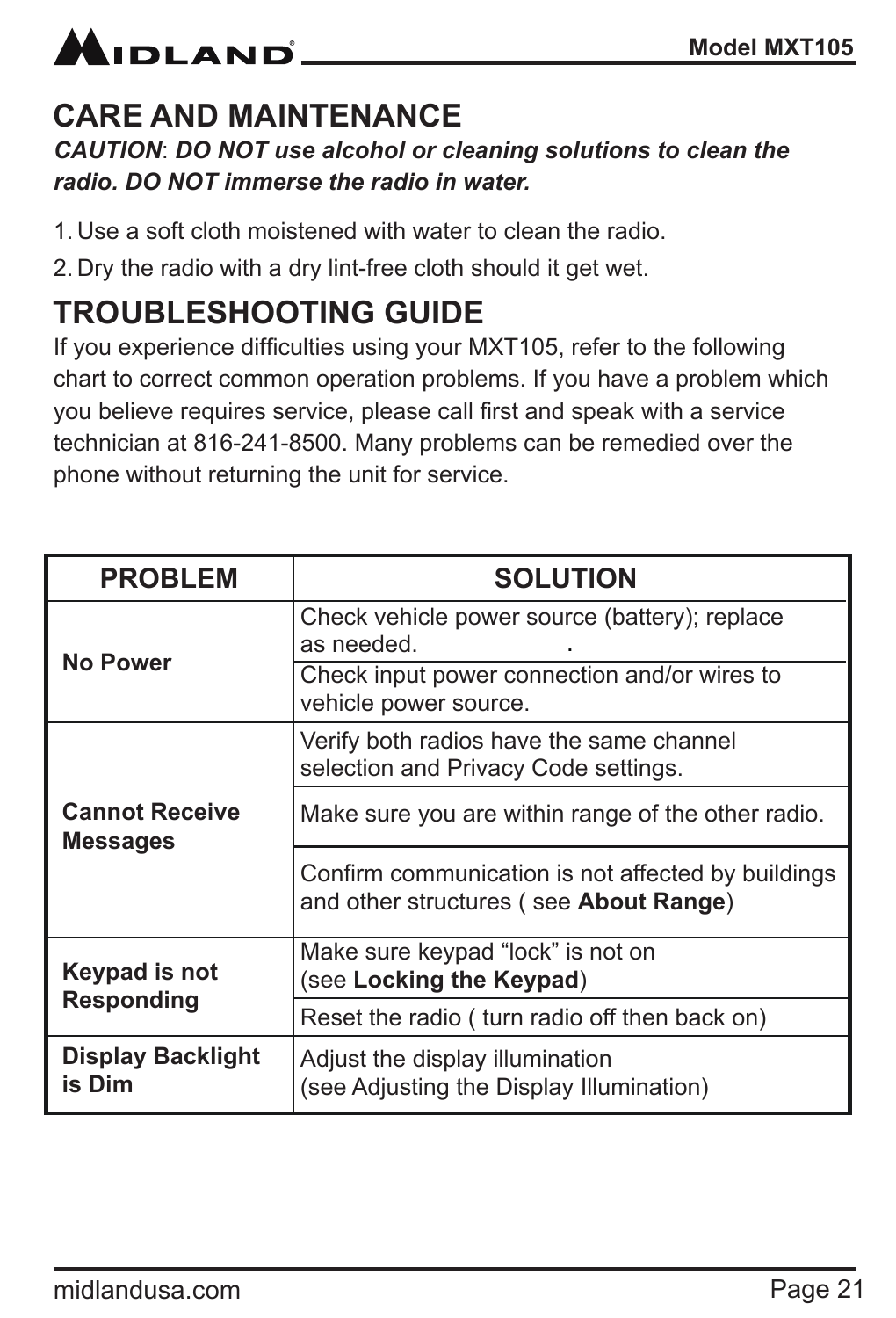# $\bigwedge$ idland $\hspace{1.5cm}$

# **SPECIFICATIONS**

| <b>Channels:</b>            | 15 GMRS Channels and        |
|-----------------------------|-----------------------------|
|                             | 10 NOAA Weather Channels    |
| <b>Privacy Codes:</b>       | 38 CTCSS: 104 DCS           |
| <b>Operating Frequency:</b> | UHF: 462.5500 ~ 462.725 MHz |
| <b>Power Source:</b>        | 13.8 VDC Nominal            |

#### **GMRS Frequency Chart**

| Ch. No. | Ch. Freq. (MHz)            | Ch. No. | Ch. Freq. (MHz) |  |  |
|---------|----------------------------|---------|-----------------|--|--|
|         | 462.5625                   | 15      | 462.550         |  |  |
|         | 462.5875                   | 16      | 462.575         |  |  |
|         | 462.6125                   |         | 462.600         |  |  |
|         | 462.6375                   | 18      | 462.625         |  |  |
|         | 462.6625                   | 19      | 462.650         |  |  |
|         | 462.6875                   | 20      | 462.675         |  |  |
|         | 462.7125                   | 21      | 462.700         |  |  |
|         | Ch 8 ~ 14 Reserved for FRS | 22      | 462.725         |  |  |

#### **WX Band Channels**

| Channel Number | Frequency (MHz) |
|----------------|-----------------|
|                | 162.550         |
| 2              | 162.400         |
| 3              | 162.475         |
| 4              | 162.425         |
| 5              | 162.450         |
| 6              | 162.500         |
| 7              | 162.525         |
| 8              | 161.650         |
| 9              | 161.775         |
| 10             | 163.275         |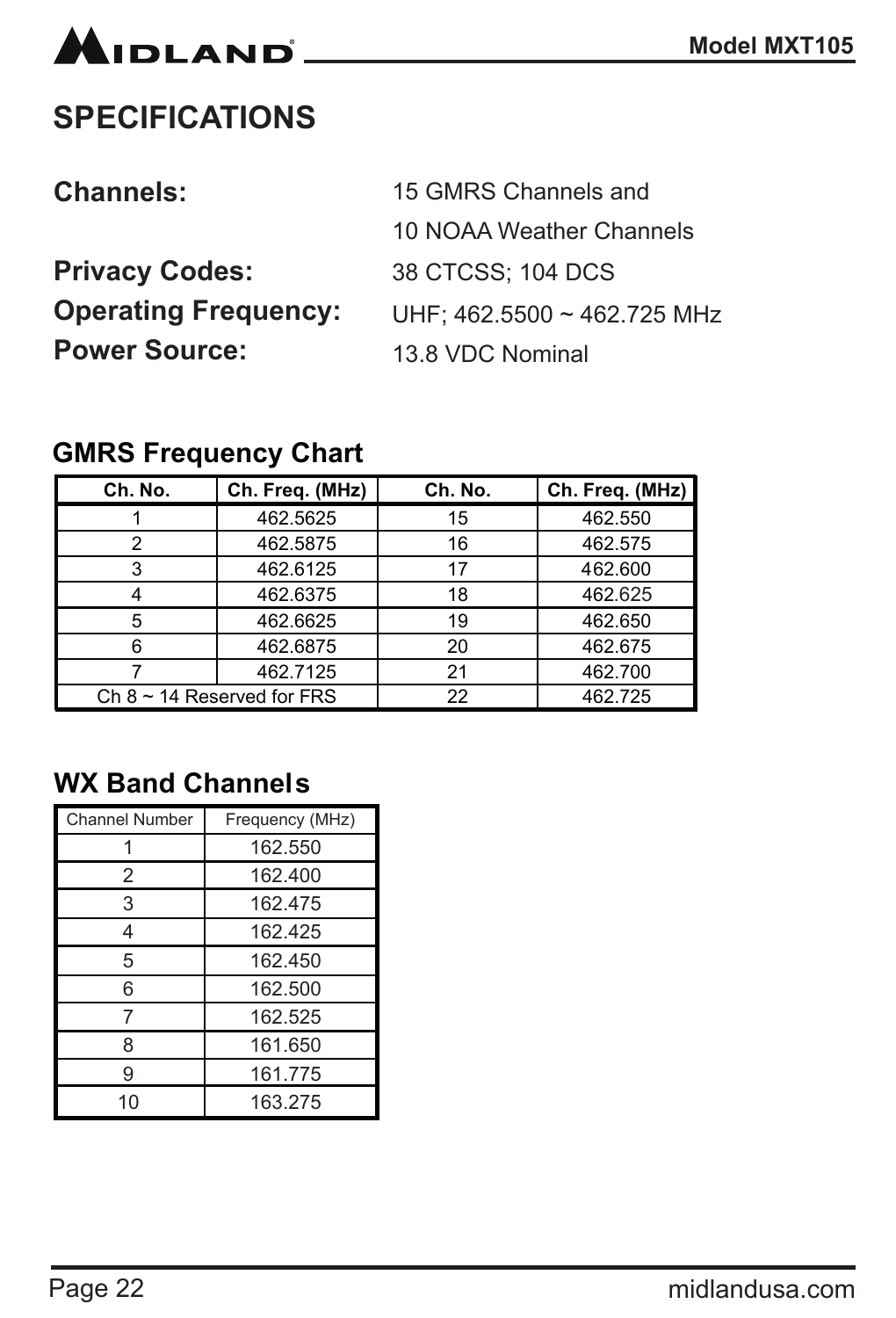

| Code           | Frea. | Code | Frea. | Code | Frea. | Code | Frea  | Code | Frea  |
|----------------|-------|------|-------|------|-------|------|-------|------|-------|
|                | 67.0  | 9    | 91.5  | 17   | 118.8 | 25   | 156.7 | 33   | 210.7 |
| $\overline{2}$ | 71.9  | 10   | 94.8  | 18   | 123.0 | 26   | 162.2 | 34   | 218.1 |
| 3              | 74.4  | 11   | 97.4  | 19   | 127.3 | 27   | 167.9 | 35   | 225.7 |
| 4              | 77.0  | 12   | 100.0 | 20   | 131.8 | 28   | 173.8 | 36   | 233.6 |
| 5              | 79.7  | 13   | 103.5 | 21   | 136.5 | 29   | 179.9 | 37   | 241.8 |
| 6              | 82.5  | 14   | 107.2 | 22   | 141.3 | 30   | 186.2 | 38   | 250.3 |
|                | 85.4  | 15   | 110.9 | 23   | 146.2 | 31   | 192.8 |      |       |
| 8              | 88.5  | 16   | 114.8 | 24   | 151.4 | 32   | 203.5 |      |       |

#### **CTCSS Privacy Codes Frequency Chart**

#### **DCS Privacy Codes Chart**

| No.            | Code | No. | Code | No.             | Code | No. | Code |
|----------------|------|-----|------|-----------------|------|-----|------|
| 1              | 23   | 27  | 165  | 53              | 413  | 79  | 731  |
| $\overline{a}$ | 25   | 28  | 172  | 54              | 423  | 80  | 732  |
| 3              | 26   | 29  | 174  | 55              | 431  | 81  | 734  |
| 4              | 31   | 30  | 205  | 56              | 432  | 82  | 743  |
| 5              | 32   | 31  | 223  | 57              | 445  | 83  | 754  |
| 6              | 43   | 32  | 226  | 58              | 464  | 84  | 36   |
| $\overline{7}$ | 47   | 33  | 243  | 59              | 465  | 85  | 53   |
| 8              | 51   | 34  | 244  | 60              | 466  | 86  | 122  |
| 9              | 54   | 35  | 245  | 61              | 503  | 87  | 145  |
| 10             | 65   | 36  | 251  | 62              | 506  | 88  | 212  |
| 11             | 71   | 37  | 261  | 63              | 516  | 89  | 225  |
| 12             | 72   | 38  | 263  | 64              | 532  | 90  | 246  |
| 13             | 73   | 39  | 265  | 65              | 546  | 91  | 252  |
| 14             | 74   | 40  | 271  | 66              | 565  | 92  | 255  |
| 15             | 114  | 41  | 306  | 67              | 606  | 93  | 266  |
| 16             | 115  | 42  | 311  | 68              | 612  | 94  | 274  |
| 17             | 116  | 43  | 315  | 69              | 624  | 95  | 325  |
| 18             | 125  | 44  | 331  | 70              | 627  | 96  | 332  |
| 19             | 131  | 45  | 343  | 71              | 631  | 97  | 356  |
| 20             | 132  | 46  | 346  | 72              | 632  | 98  | 446  |
| 21             | 134  | 47  | 351  | 73              | 654  | 99  | 452  |
| 22             | 143  | 48  | 364  | 74              | 662  | 100 | 454  |
| 23             | 152  | 49  | 365  | 75              | 664  | 101 | 455  |
| 24             | 155  | 50  | 371  | 76              | 703  | 102 | 462  |
| 25             | 156  | 51  | 411  | $\overline{77}$ | 712  | 103 | 523  |
| 26             | 162  | 52  | 412  | 78              | 723  | 104 | 526  |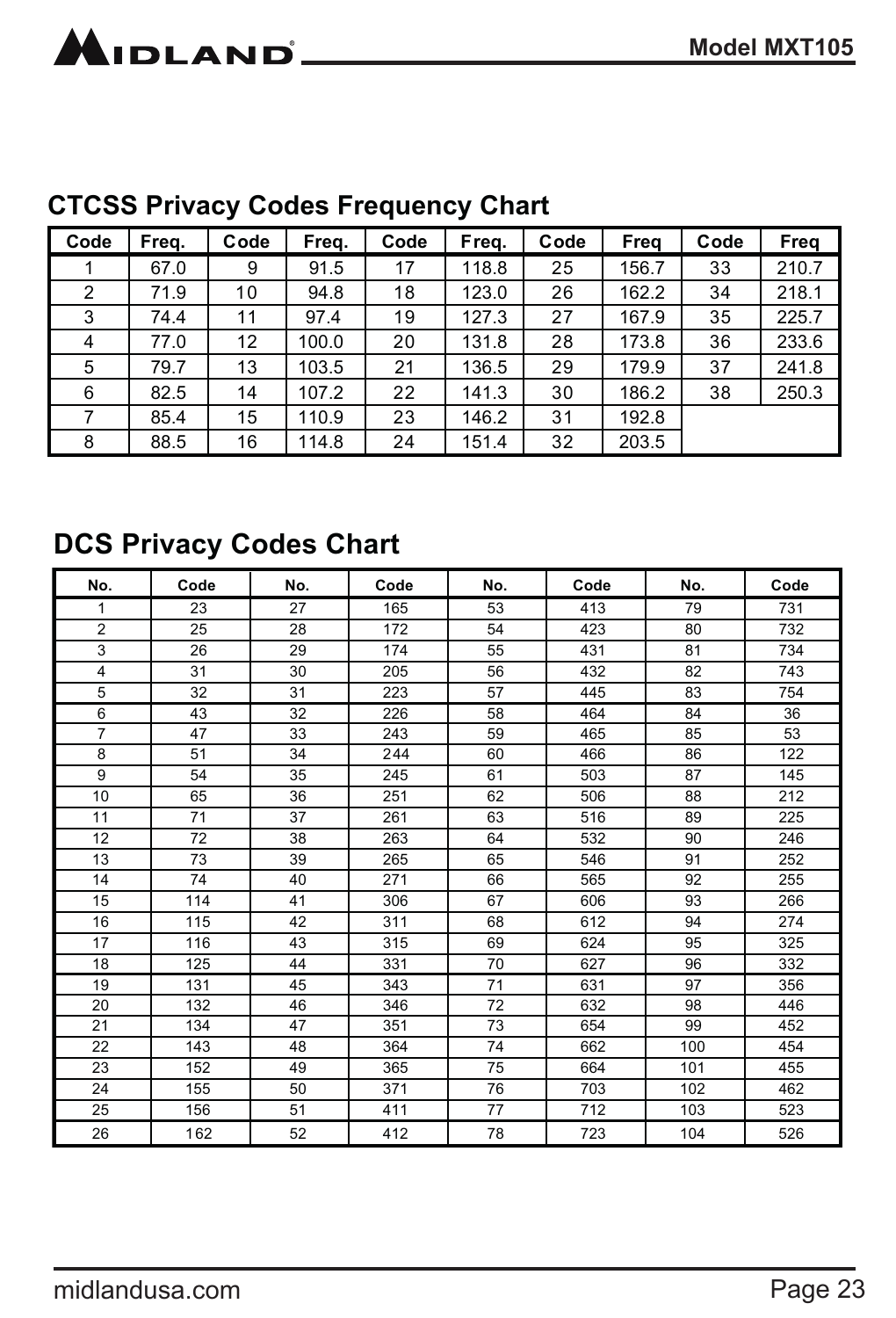











**Weather Radios**

**HD Wearable Video Cameras**



**2-Way Radios**



**Emergency Crank Radios**



**CB Radios**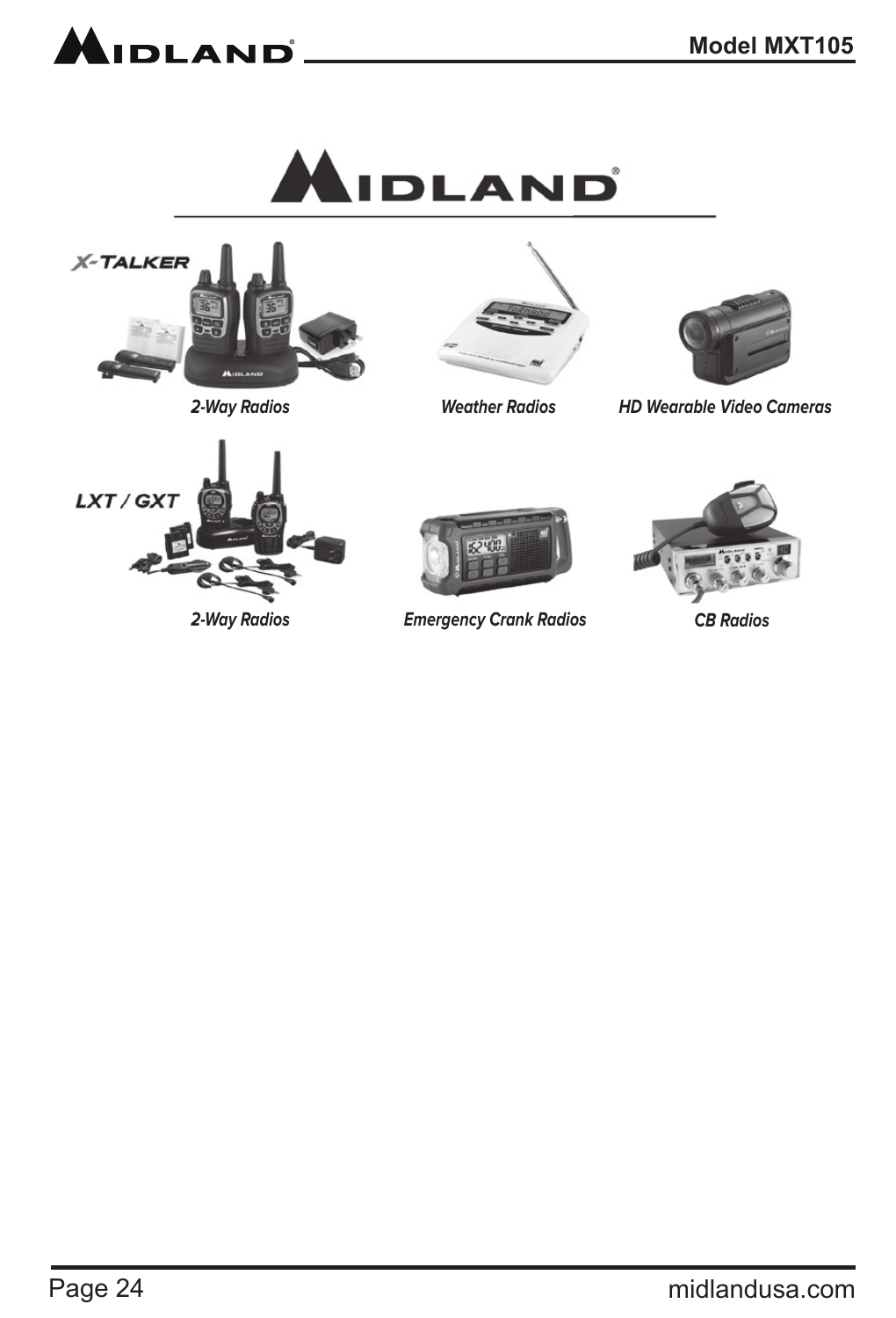

#### **ACCESSORIES**

Accessories can be purchased at **midlandusa.com**



**MXTA5** 3dB Gain Antenna

\$29.99

For more MicroMobiles and accessories, please visit our website at **midlandusa.com**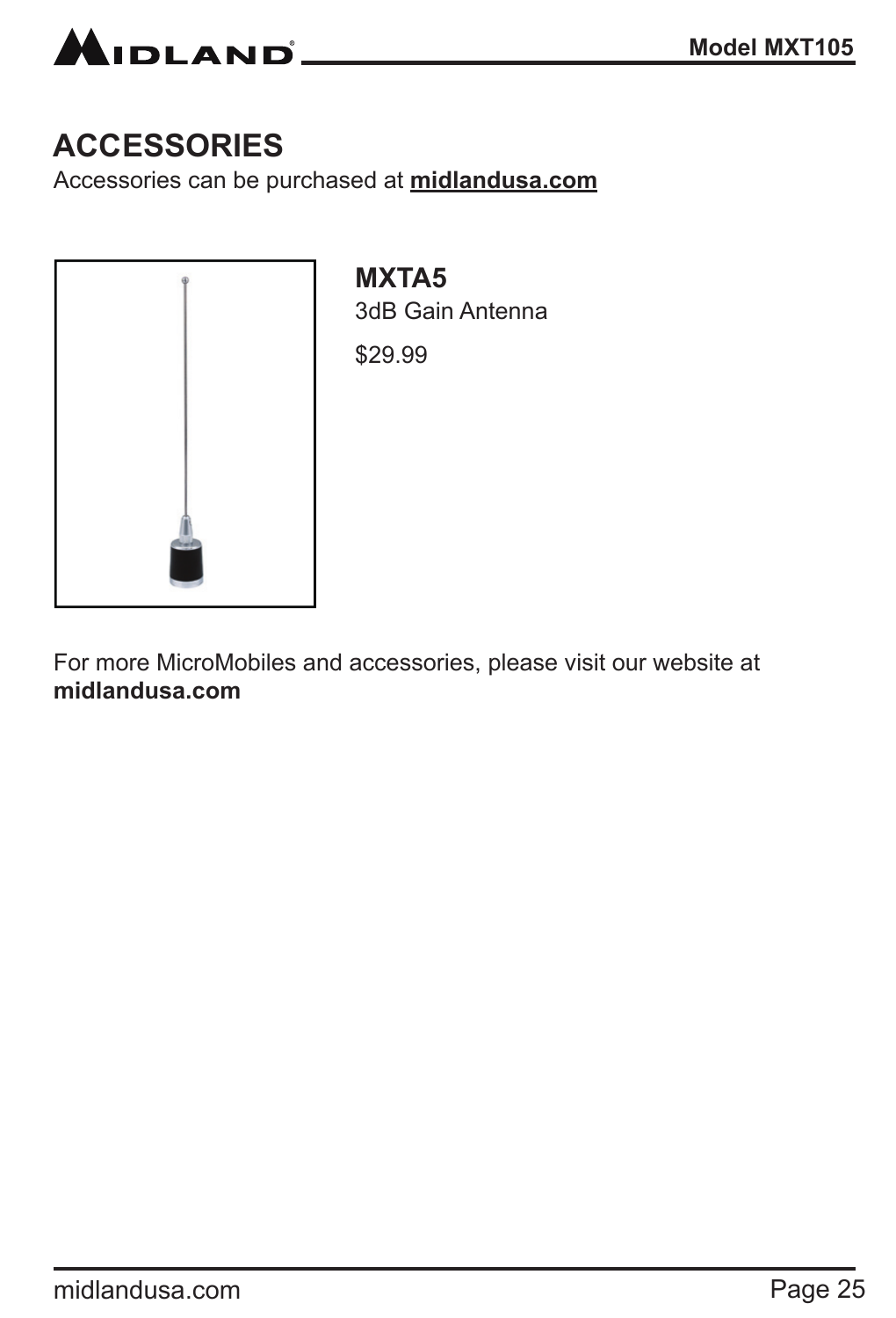

#### **LIMITED WARRANTY (United States)**

Subject to the exclusions set forth below, Midland Radio Corporation will repair or replace, at its option without charge, any Midland FRS/GMRS which fails due to a defect in material or workmanship within One Year following the initial consumer purchase.

This warranty does not apply to water damage, battery leak, abuse or misuse of unauthorized accessories, unauthorized service or modification or altered products. Accessories have a 90 day warranty from date of purchase, including any charge cables or batteries.

ANY IMPLIED WARRANTIES, INCLUDING, WITHOUT LIMITATION THE IMPLIED WARRANTIES OF MERCHANTABILITY AND FITNESS FOR A PARTICULAR PURPOSE, SHALL BE LIMITED AS SET FORTH HEREIN AND TO THE DURATION OF THE LIMITED WARRANTY, OTHERWISE THE REPAIR OR REPLACEMENT AS PROVIDED UNDER THIS EXPRESS LIMITED WARRANTY IS THE EXCLUSIVE REMEDY OF THE CONSUMER AND IS PROVIDED IN LIEU OF ALL OTHER WARRANTIES, EXPRESS OR IMPLIED. IN NO EVENT SHALL MIDLAND BE LIABLE, WHETHER IN CONTRACT OR TORT (INCLUDING BUT NOT LIMITED TO NEGLIGENCE, GROSS NEGLIGENCE, BODILY INJURY, PROPERTY DAMAGE AND DEATH) FOR DAMAGES IN EXCESS OF THE PURCHASE PRICE OF THE PRODUCT OR ACCESSORY, OR FOR ANY INDIRECT, INCIDENTAL, SPECIAL OR CONSEQUENTIAL DAMAGES OF ANY KIND, OR LOSS OF REVENUE OR PROFITS, LOSS OF BUSINESS, LOSS OF INFORMATION OR DATA OR OTHER FINANCIAL LOSS ARISING OUT OF OR IN CONNECTION WITH THE ABILITY OR INABILITY TO USE THE PRODUCTS OR ACCESSORIES TO THE FULL EXTENT THESE DAMAGES MAY BE DISCLAIMED BY LAW.

#### **For Product Purchased in the USA:**

Performance of any obligation under this warranty may be obtained by returning the warranted product, prepaid freight, along with proof of purchase to:

**Midland Radio Corporation Warranty Service Department 5900 Parretta Drive Kansas City, MO 64120**

This warranty gives you specific legal rights, and you may also have other rights, which vary from state to state.

*NOTE: The above warranty applies only to merchandise purchased in the United States of America or any of the territories or possessions thereof, or from a U.S. Military exchange.*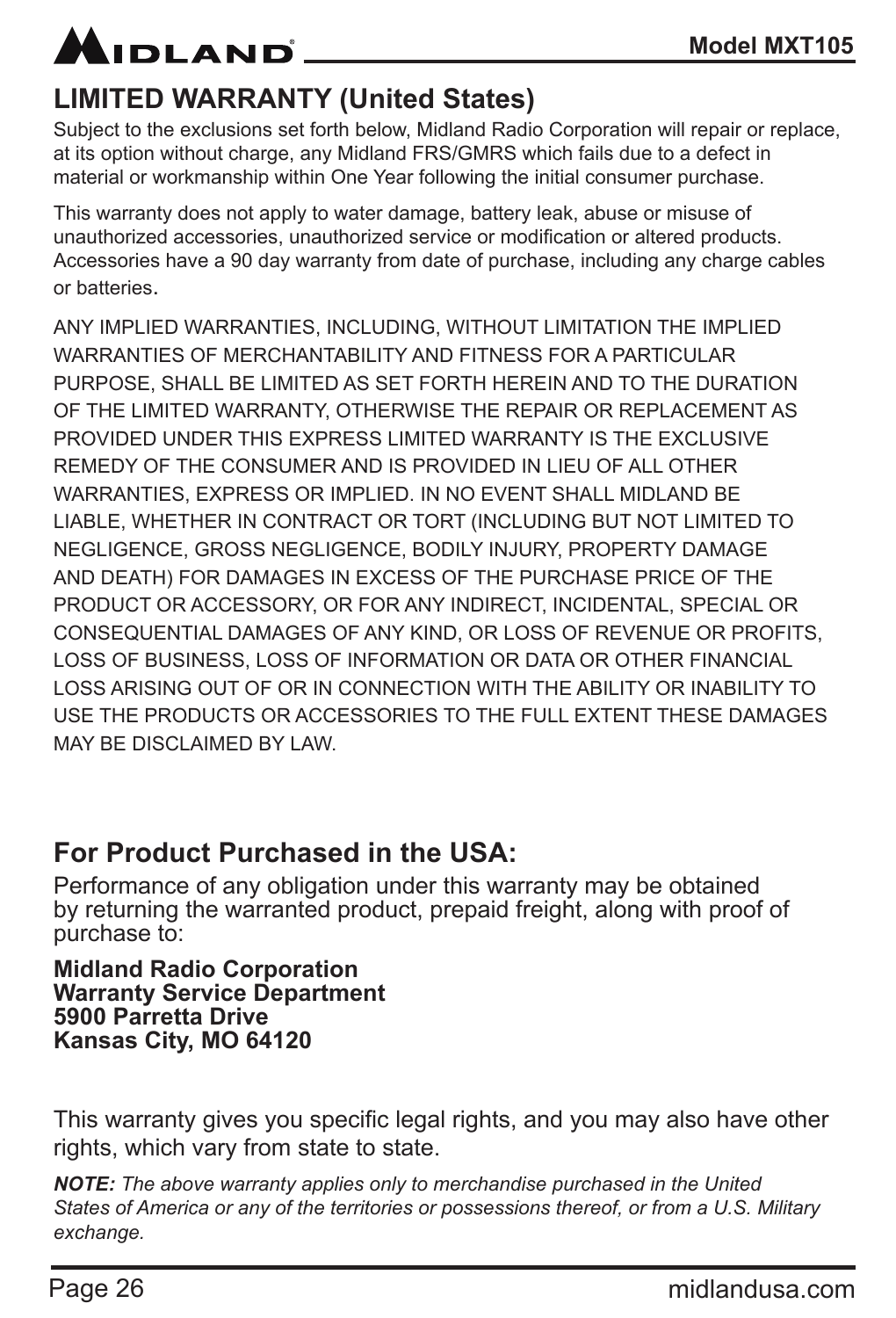

# **THIS PAGE IS INTENTIONALLY LEFT BLANK**